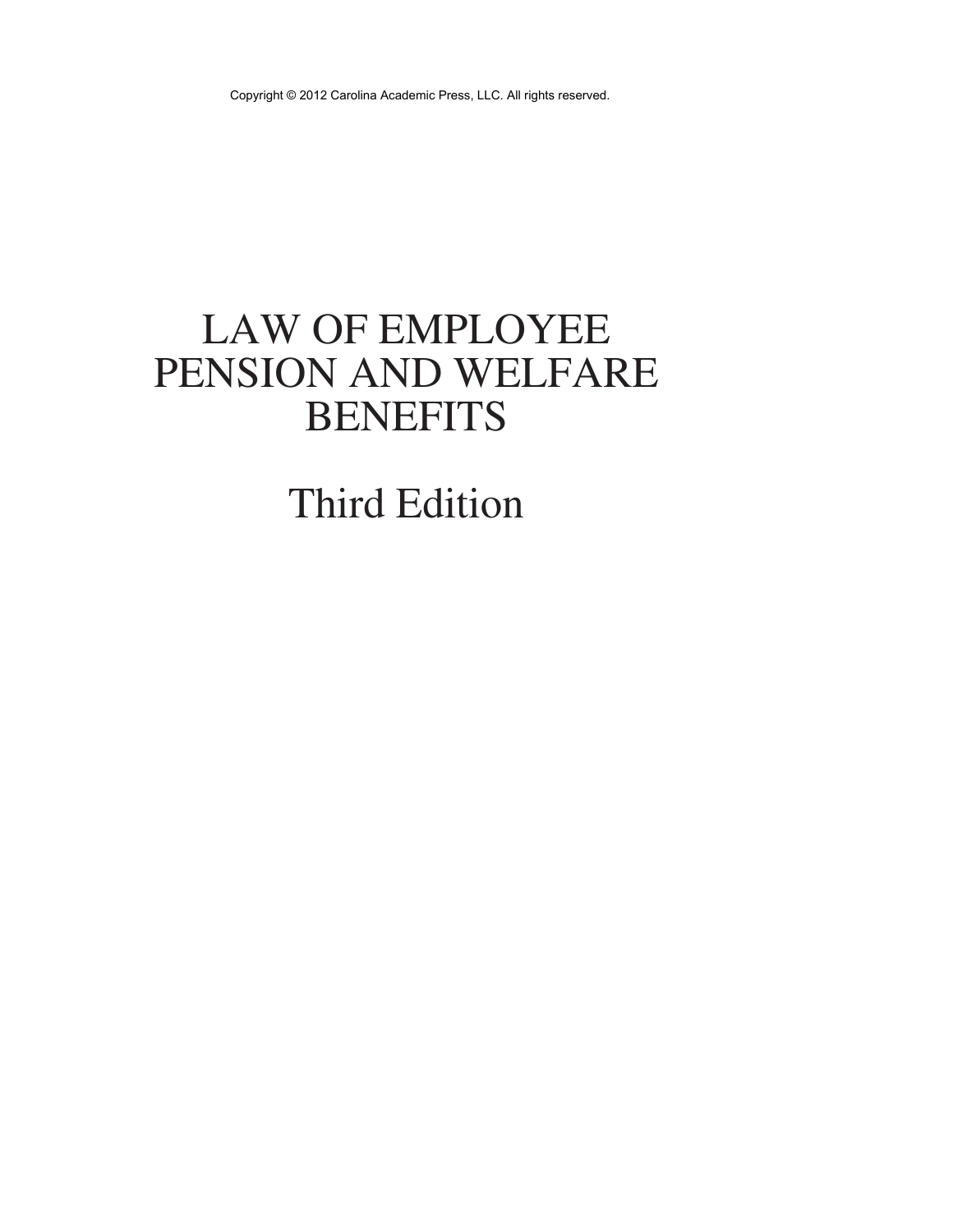## **LEXISNEXIS LAW SCHOOL ADVISORY BOARD**

#### **William Araiza**

*Professor of Law* Brooklyn Law School

#### **Ruth Colker**

*Distinguished University Professor & Heck-Faust Memorial Chair in Constitutional Law* Ohio State University, Moritz College of Law

#### **Olympia Duhart**

*Associate Professor of Law* Nova Southeastern University Shepard Broad Law School

#### **Samuel Estreicher**

*Dwight D. Opperman Professor of Law* University of Kansas, School of Law

**David Gamage** *Assistant Professor of Law* UC Berkeley School of Law

**Joan Heminway** *College of Law Distinguished Professor of Law* University of Tennessee College of Law

#### **Edward Imwinkelried**

*Edward L. Barrett, Jr. Professor of Law* UC Davis School of Law

#### **Paul Marcus**

*Haynes Professor of Law* William and Mary Law School

#### **Melissa Weresh**

*Director of Legal Writing and Professor of Law* Drake University Law School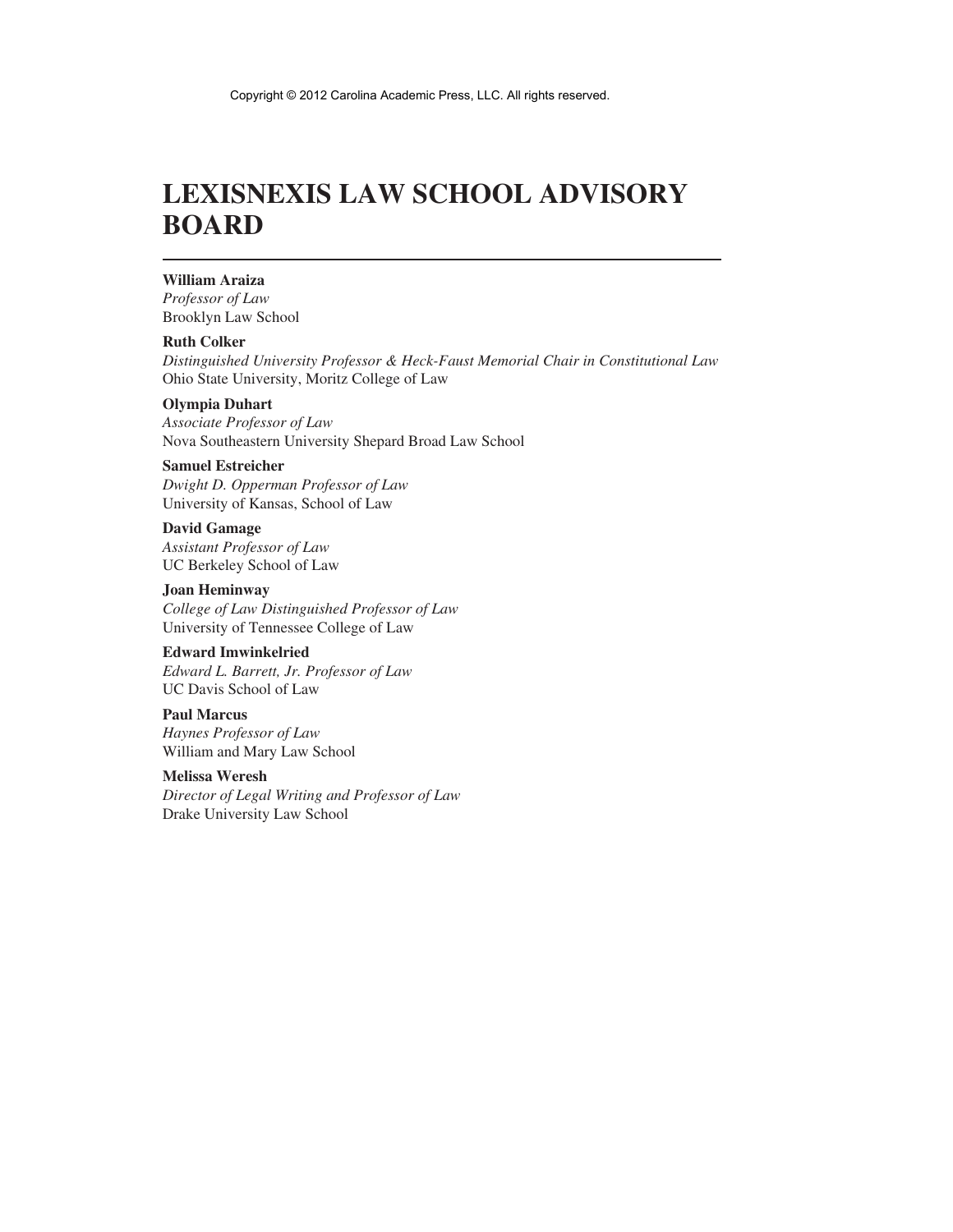# LAW OF EMPLOYEE PENSION AND WELFARE BENEFITS

## *Third Edition*

**Lawrence A. Frolik** *Professor of Law University of Pittsburgh School of Law*

**Kathryn L. Moore** *Everett H. Metcalf, Jr. Professor of Law University of Kentucky College of Law*

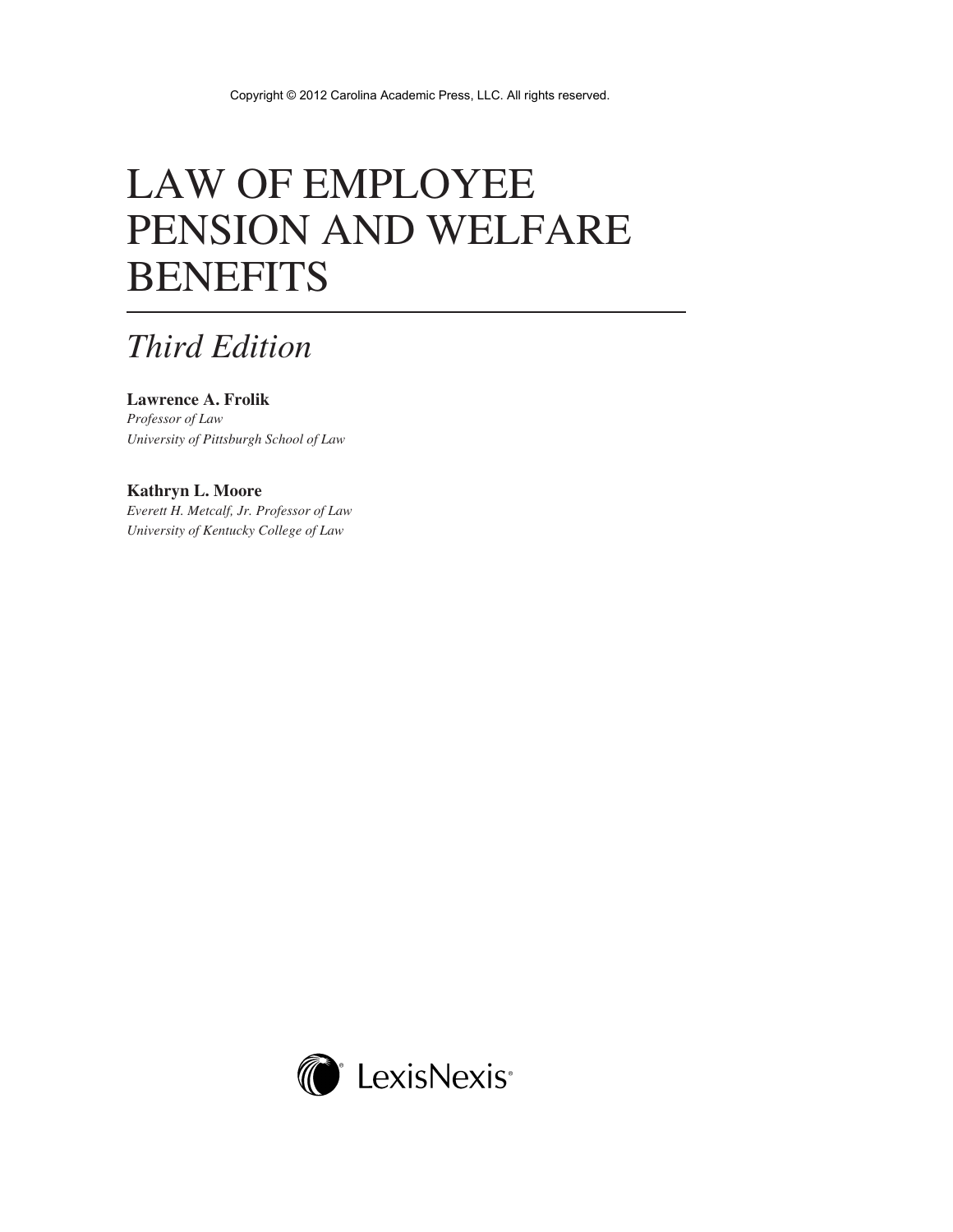ISBN: 978-0-7698-5280-5 (casebound) ISBN: 978-0-7698-5300-0 (looseleaf) ISBN: 978-0-3271-7754-8 (eBook)

**Library of Congress Cataloging-in-Publication Data** Frolik, Lawrence A. Law of employee pension and welfare benefits / Lawrence A. Frolik, professor of law, University of Pittsburgh School of Law, Kathryn L. Moore, Everett H. Metcalf, Jr. Professor of Law, University of Kentucky. — 3rd ed. p. cm. Includes index. ISBN 978-0-7698-5280-5 1. Employee fringe benefits—Law and legislation—United States. 2. Pension trusts—Law and legislation—United States. I. Moore, Kathryn L., 1961- II. Title. KF3509.F76 2012 344.7301'252—dc23 2012029412

This publication is designed to provide authoritative information in regard to the subject matter covered. It is sold with the understanding that the publisher is not engaged in rendering legal, accounting, or other professional services. If legal advice or other expert assistance is required, the services of a competent professional should be sought.

LexisNexis and the Knowledge Burst logo are registered trademarks of Reed Elsevier Properties Inc., used under license. Matthew Bender and the Matthew Bender Flame Design are registered trademarks of Matthew Bender Properties Inc.

Copyright © 2012 Matthew Bender & Company, Inc., a member of LexisNexis. All Rights Reserved.

No copyright is claimed by LexisNexis or Matthew Bender & Company, Inc., in the text of statutes, regulations, and excerpts from court opinions quoted within this work. Permission to copy material may be licensed for a fee from the Copyright Clearance Center, 222 Rosewood Drive, Danvers, Mass. 01923, telephone (978) 750-8400.

#### **NOTE TO USERS**

To ensure that you are using the latest materials available in this area, please be sure to periodically check the LexisNexis Law School web site for downloadable updates and supplements at www.lexisnexis.com/lawschool.

Editorial Offices 121 Chanlon Rd., New Providence, NJ 07974 (908) 464-6800 201 Mission St., San Francisco, CA 94105-1831 (415) 908-3200 www.lexisnexis.com

MATTHEW<sup>O</sup>BENDER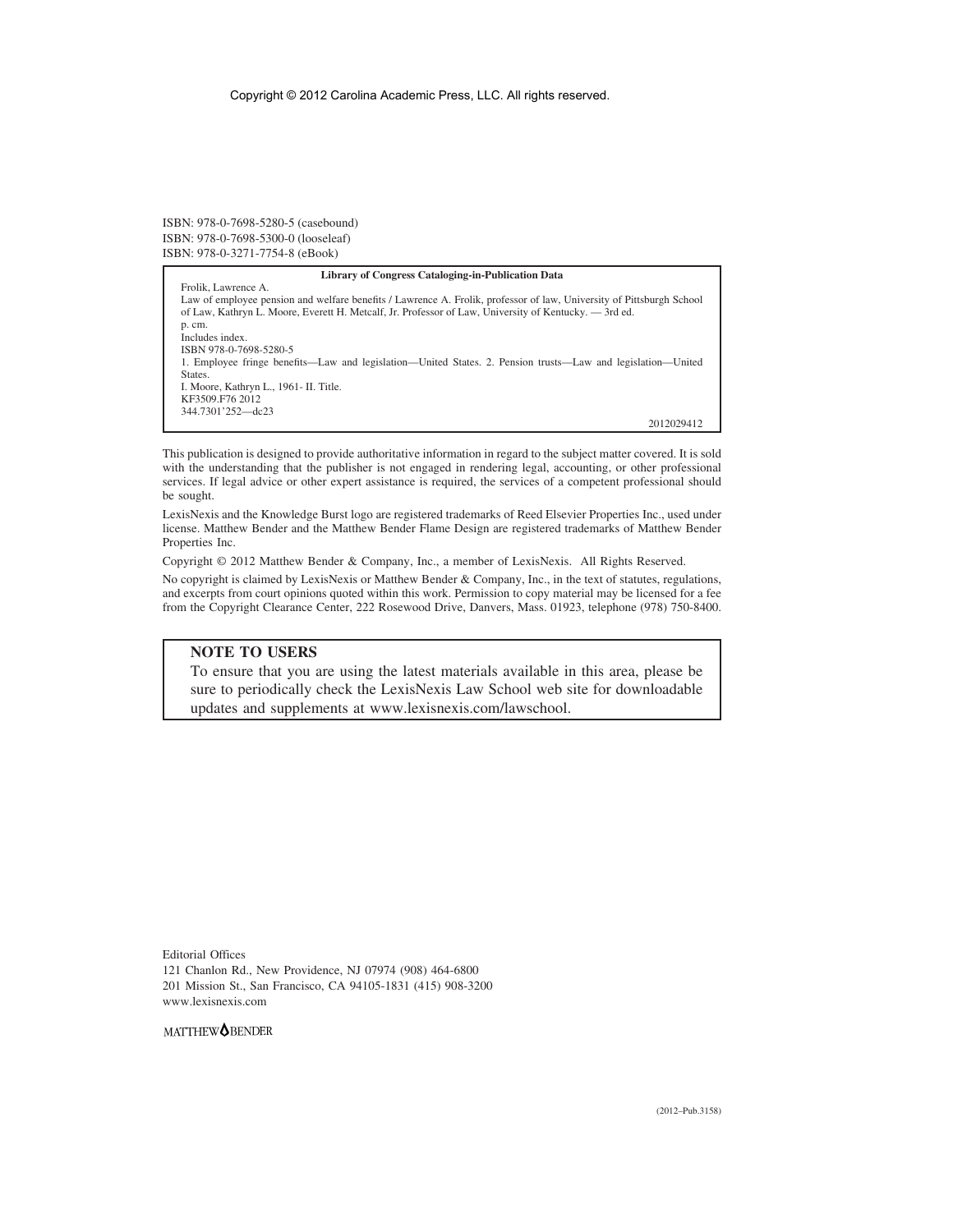## *PREFACE*

The Law of Employee Pension and Welfare Benefits, 3rd Edition, integrates new statutory and case law developments into the framework of the previous edition. Private employer-sponsored retirement plans hold trillions of dollars in assets, and more than half of all Americans depend upon employer-sponsored plans for their health care coverage. In light of the size, diversity, and complexity of employee benefit plans, it should come as no surprise that the federal law governing employee benefit plans is also diverse and complex.

The complex nature of pension and welfare benefits law affords attorneys a variety of practice opportunities. For example, some benefits lawyers are principally litigators focusing their practice on enforcing the benefits promised by such plans. Other benefits attorneys are principally tax lawyers who, among other things, draft and amend plans to ensure that they comply with the extensive requirements that plans must satisfy to "qualify" for favorable federal income tax treatment. Some benefits lawyers work for one of three federal agencies that regulate employee benefits: the Department of Labor, the Internal Revenue Service, or the Pension Benefit Guaranty Corporation. The breadth of employee benefits practice is aptly illustrated by the fact that six different sections of the American Bar Association have committees on employee benefits and executive compensation: the Business Law Section, the Health Law Section, the Labor and Employment Law Section, the Real Property, Trust and Probate Law Section, the Taxation Section, and the Tort Trial and Insurance Practice Section.

This book is designed to introduce readers to the breadth and the depth of employee benefits law. Its goal is to give the reader an appreciation of why the federal government regulates employee benefit plans, how it does so, and the policy and social justice questions raised by the manner and effectiveness of that regulation.

The book begins with a brief history of employee benefit plans and explains how they came to have such importance in our society. It then offers a broad overview of how the two most significant federal statutes, the Employee Retirement Income Security Act of 1974 (ERISA) and the Internal Revenue Code (IRC), regulate employee benefit plans. The creation and operation of pension and welfare benefit plans is examined, followed by an analysis of the federal preemption of state regulation in this area. The statutory and case law that governs plan administration and enforcement of plan benefits is next considered. The book then turns to the complex regulatory scheme that determines whether a plan qualifies for favorable tax treatment. It concludes with the issues that arise if a plan is terminated, and the role of the Pension Benefit Guaranty Corporation in insuring certain plan benefits.

Employee benefit law is an amalgam of statutory and case law with some aspects, such as preemption, dominated by case law, while others, such as the nondiscrimination rules, are almost exclusively creatures of statutes and regulations. The book, therefore, necessarily reflects these differences in the presentation of the material. Some of the chapters, such as Chapters Five, Six, and Seven on ERISA Preemption, Plan Administration, and Enforcement Issues, are case oriented. Because the law in these areas is developed principally by judicial decisions interpreting the law, the book reproduces many of the significant decisions on these topics. Other chapters, such as Chapters Eight and Nine on the Tax Nondiscrimination Rules, and Plan Operation, where case law plays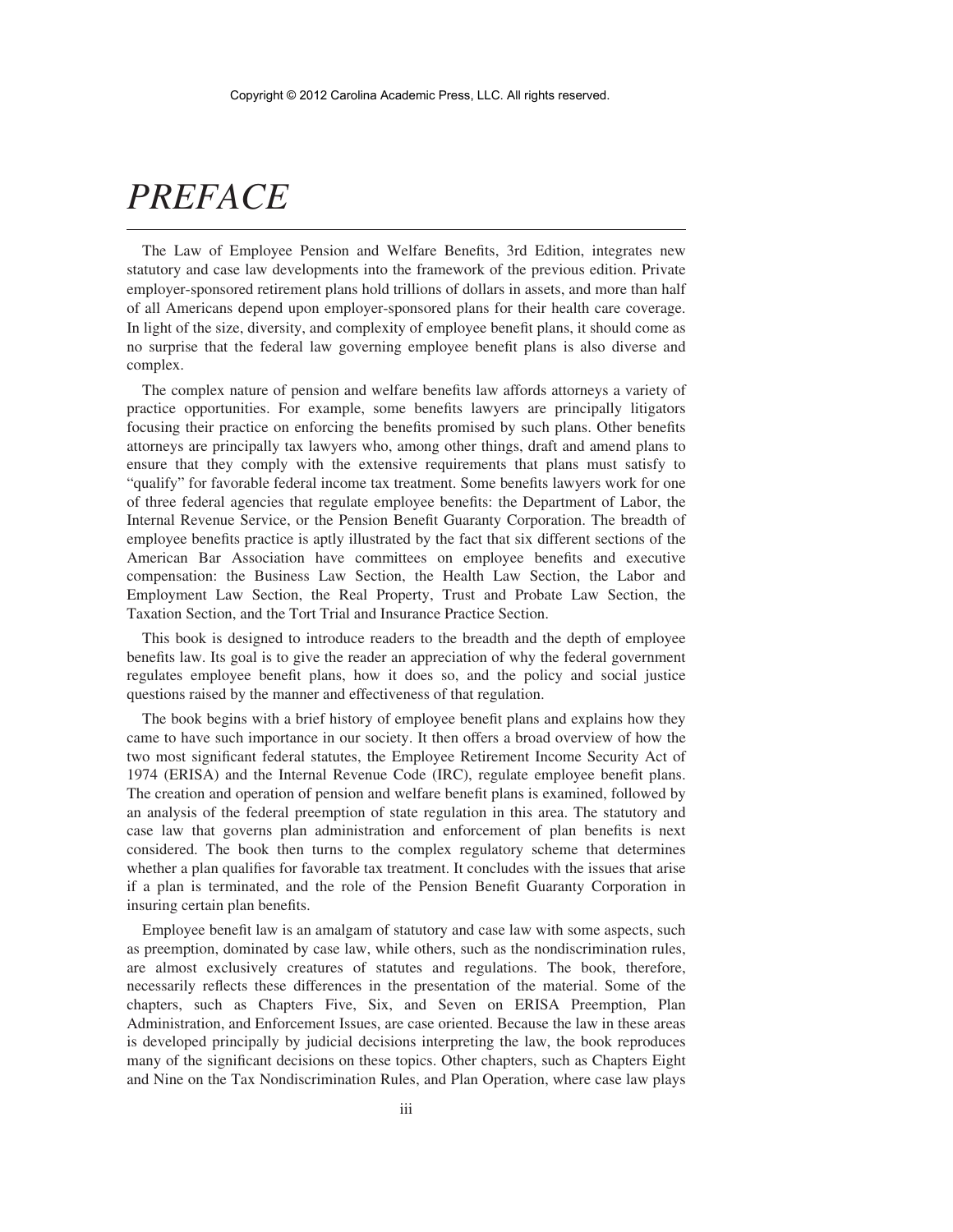### *PREFACE*

a relatively minor role, focus on the statute and its application. These chapters contain many problems designed to enhance the reader's appreciation and understanding of the governing statute.

Throughout the book, we cite both ERISA and the Internal Revenue Code with the expectation that the reader will consult and read the statutes. The reader of the book should have a comprehensive statutory supplement at hand and consult it frequently. A paraphrase of a statute is no substitute for the "real thing." While we believe that the statutes and cases are the best sources of understanding the material, we have by necessity often resorted to descriptive prose. Fortunately, we were able to use excerpts of many of the fine writings that describe and analyze the world of employee benefits, and we urge the user of this book to seek out the complete articles.

In editing cases, we have deleted some, but not all, case citations and citations to secondary sources. For ease of reading, we have not disclosed each omission with a "citations omitted." Case citations and footnotes from excerpted material have usually been omitted without disclosure. The footnotes that are included have been renumbered as indicated with brackets, [ ], around the numbers. We have indicated substantive deletions from cases or excerpted materials with ellipses. Any material bracketed, [ ], is an editorial insertion by the authors.

ERISA is codified in the U.S. Code, specifically in Title 29, § 1001 et seq. Many of those who work with ERISA, however, refer to its sections not by the U.S. Code, but by the original section numbers with which it was enacted. And so it is with those original section numbers that we refer to ERISA in this book. In the cases, where the courts usually use U.S. Code section cites, we have renumbered the ERISA citations with the original section numbers and so indicated with brackets, i.e. [ ].

This book represents a collaborative effort by the two authors. Each has contributed to every chapter. Primary responsibility for some of the chapters was allocated, however, as follows: Professor Frolik, Chapters 2, 5, 6, and 7; Professor Moore, Chapters 3, 4, 8 and 9. Excellent research assistance was provided by Stephanie Gallo and Danielle Hodnicki, students at the University of Pittsburgh School of Law, and Eric Smith, Tai Tucker, Stephen Barnes, Catherine Barrett and Gwendolyn Junge, students at the University of Kentucky College of Law. We thank these students for their contributions to this book. Our thanks also to the Document Technology Center of the University of Pittsburgh School of Law under the direction of LuAnn Driscoll, to Nancy Fritz, Amy Osborne, Carol Parris, and Susan Wild of the University of Kentucky College of Law Library, and to Adam Cohen, Brian Jones, and especially Carol Weiser for helpful discussions and comments on portions of the text.

Special thanks are due to the many authors and journals who have generously permitted us to reprint excerpts from their work. Citations to the material is found with the material in the book.

> Lawrence A. Frolik frolik@pitt.edu Kathryn L. Moore kmoore@uky.edu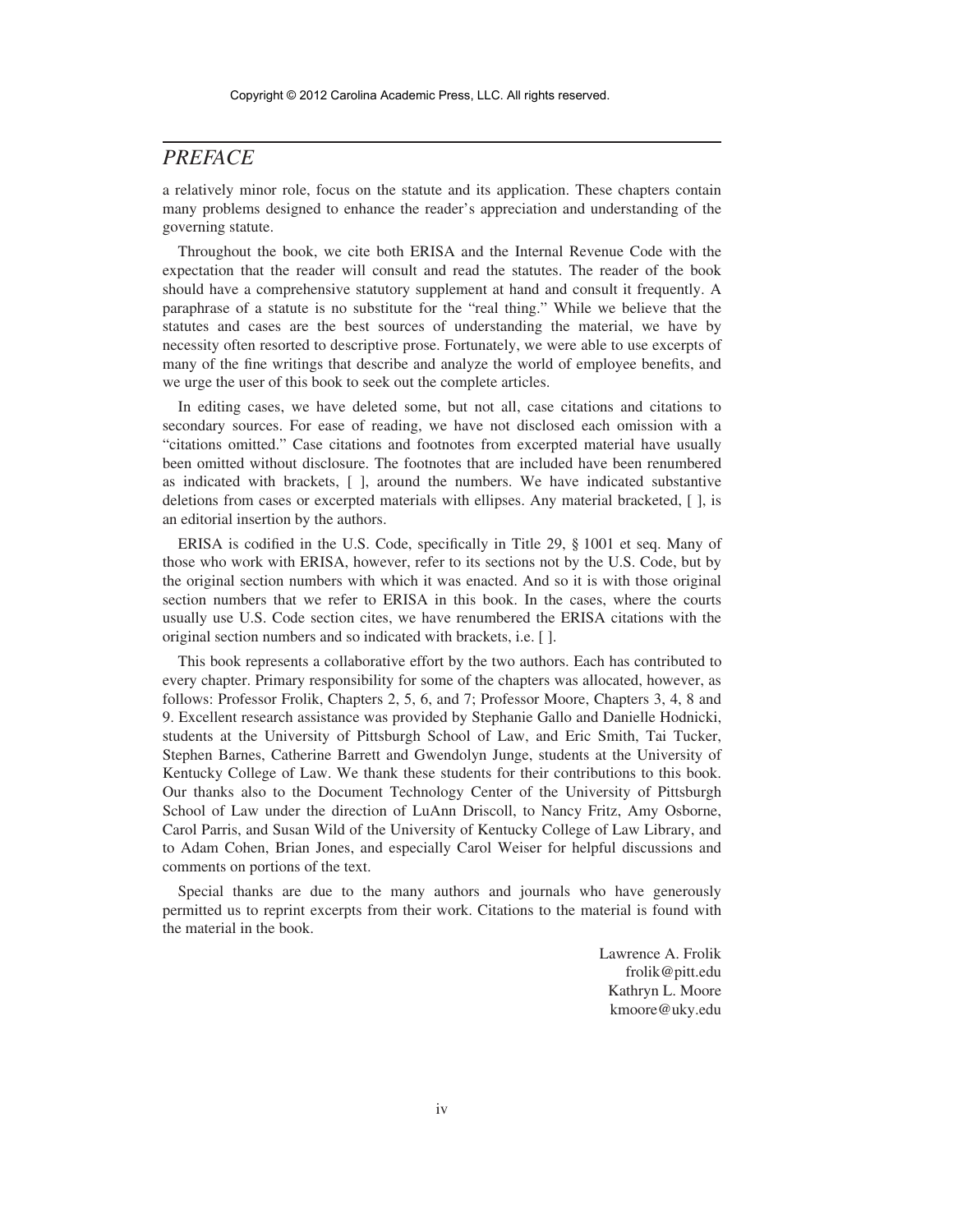# *ACKNOWLEDGMENTS*

#### **Chapter 1**

Dilley, Patricia E. *Hidden in Plain View: The Pension Shield Against Creditors*, 74 Ind. L.J. 355, 376-79 (1999). Copyright © 1999. Reprinted with permission.

Gregory, David. *The Scope of ERISA Preemption of State Law: A Study in Effective Federalism*, 48 U. Pitt. L. Rev. 427, 437-40 (1987). Copyright © 1987. Reprinted with permission.

Matthew, Dayna Bowen. *Controlling the Reverse Agency Costs of Employment-Based Health Insurance: Of Markets, Courts and a Regulatory Quagmire*, 31 Wake Forest L. Rev. 1037, 1041-47 (1996). Copyright © 1996. Reprinted with permission.

Moore, Kathryn L. *The Future of Employment-Based Health Insurance After the Patient Protection and Affordable Care Act*, 89 Univ. of Nebraska L. Rev. 885, 893-99 (2011). Copyright ©2011. Reprinted with permission.

Roe, Mark J. *The Modern Corporation and Private Pension* s, 41 U.C.L.A. L. Rev. 75, 82-83 (1993). Copyright © 1993. Reprinted with permission.

Van Zante, Peter M. *Mandated Vesting: Suppression of Voluntary Retirement Benefits*, 75 Notre Dame L. Rev. 125-130 (October 1999). Copyright © 1999 Notre Dame Law Review. Reprinted with permission.

#### **Chapter 2**

Cannon, Coleman J. F. *Cashing In on Older Workers: Age Discrimination Claims in Cash-Balance Pension Plans*, 19 Law & Ineq. 31, 37-39 (2001). Copyright © 2001. Reprinted with permission.

Moore, Kathryn L., *Eligible Employees: Owners, Partners, Independent Contractors, Leased Employees*, in Alvin D. Lurie et al., *Federal Income Taxation of Retirement Plans* § 12.01 (Matthew Bender 2012).

Stabile, Susan J. *The Behavior of Defined Contribution Plan Participants*, 77 N.Y.U. L. Rev. 71, 88 (2002). Copyright © 2002. Reprinted with permission.

Stein, Norman P.; Dilley, Patricia E. *Leverage, Linkage, and Leakage: Problems with the Private Pension System and How They Should Inform the Social Security Reform Debate*, 58 Wash. & Lee L. Rev. 1369, 1374 (2001). Copyright © 2001. Reprinted with permission.

Vanderploeg, Frank P. *Role-Playing Under ERISA: The Company as "Employer" and "Fiduciary"*, 9 DePaul Bus. L.J. 259, 281 (1997). Copyright © 1997. Reprinted with permission.

#### **Chapter 3**

Befort, Stephen F.; Kopka, Christopher J. *The Sounds of Silence: The Libertarian Ethos of ERISA Preemption*, 52 Fla. L. Rev. 1, 4, 7 (2000). Copyright © 2000. Reprinted with permission.

Monahan, Amy B. *The Promise and Peril of Ownership Society Health Care Policy*, 80 Tul. L. Rev. 777 (2006). Copyright © 2006. Reprinted with permission.

Moore, Kathryn L. *The New Retiree Health VEBAs*, NYU Review of Employee Benefits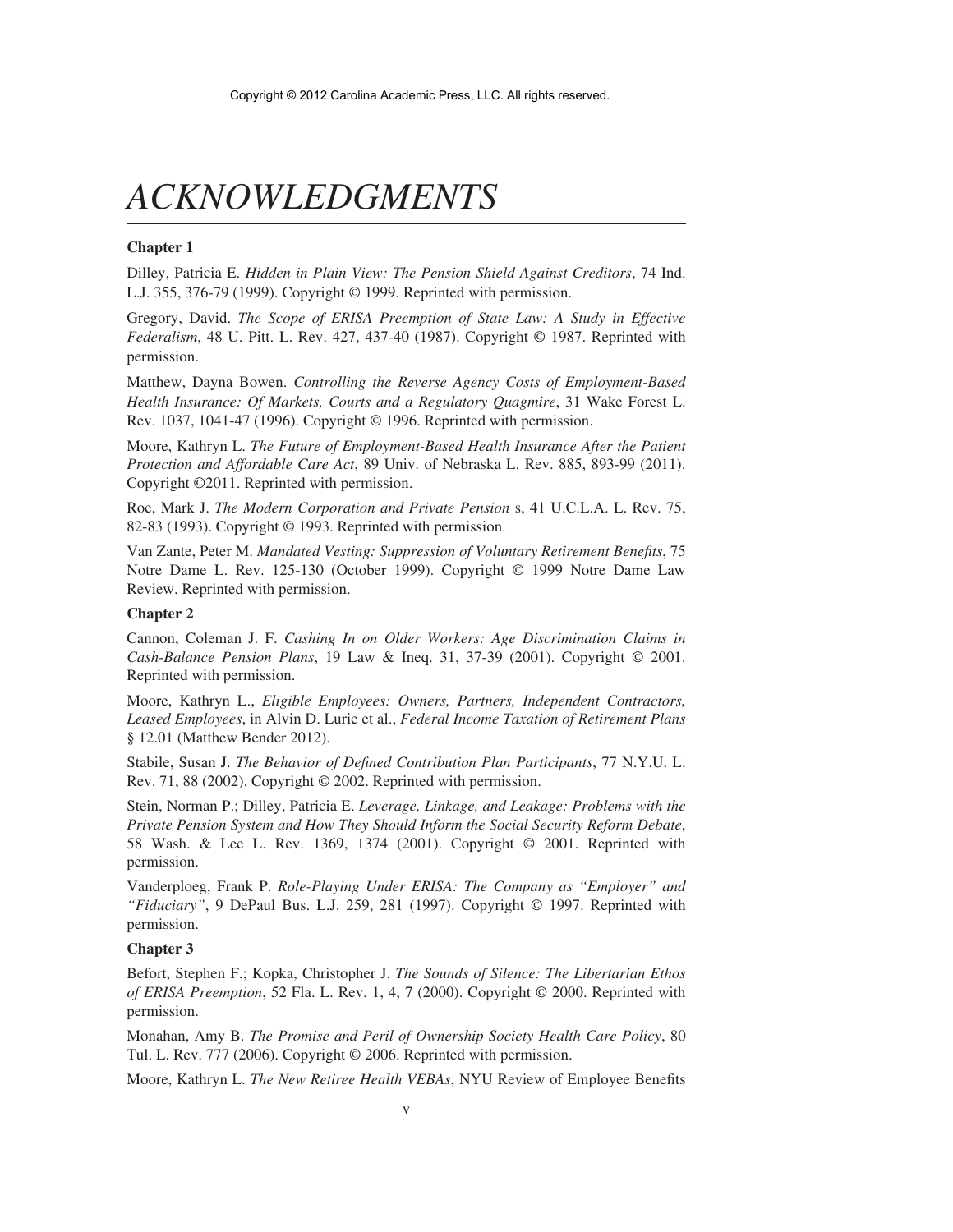### *ACKNOWLEDGMENTS*

and Executive Compensation 7-1, 7-2-7-4 (2008) Copyright ©2008. Reprinted with permission.

Pratt, David A. *The Past, Present and Future of Retiree Health Benefits*, 3 J. Health & Biomedical L. 103 (2007). Copyright © 2007. Reprinted with permission.

#### **Chapter 4**

Zelinsky, Edward A. *The Cash Balance Controversy*, 19 Va. Tax Rev. 683, 719-21 (2000). Copyright © 2000. Reprinted with permission.

#### **Chapter 5**

Fox, Daniel M.; Schaffer, Daniel C. *Semi-Preemption in ERISA: Legislative Process and Health Policy*, 7 Am. J. Tax Pol'y 47, 48-51 (1988). Copyright © 1988. Reprinted with permission.

Gregory, David. *The Scope of ERISA Preemption of State Law: A Study in Effective Federalism*, 48 U. Pitt. L. Rev. 427, 457-58 (1987). Copyright © 1987. Reprinted with permission.

Paredes, Troy. Note, *Stop-Loss Insurance, State Regulation, and ERISA: Defining the Scope of Federal Preemption*, 34 Harv. J. on Legis. 233, 249-50 (1997). Copyright © 1997. Reprinted with permission.

Sherman, Jeffrey G. *Domestic Partnership and ERISA Preemption*, 76 Tul. L. Rev. 373- 429 (2001). Copyright © 2001. Reprinted with permission.

Zelinsky, Edward A. Travelers*, Reasoned Textualism, and the New Jurisprudence of ERISA Preemption*, 21 Cardozo L. Rev. 807, 812-14 (1999). Copyright © 1999. Reprinted with permission.

#### **Chapter 6**

Conison, Jay. *Suits for Benefits under ERISA*, 54 U. Pitt. L. Rev. 1, 9-14 (1992). Copyright © 1992. Reprinted with permission.

Hatamyar, Patricia Wick. *See No Evil? The Role of the Directed Trustee under ERISA*, 64 Tenn. L. Rev. 1, 12-14 (1996). Copyright © 1996. Reprinted with permission.

Millon, David. *Enron and the Dark Side of Worker Ownership*, 1 Seattle J. Soc. Just. 113, 115, 117-19 (2002). Copyright © 2002. Reprinted with permission.

Phillips Jr., W. Brantley Note, *Chasing Down the Devil: Standards of Prudent Investment under the Restatement (Third) of Trusts*, 54 Wash. & Lee L. Rev. 335, 348-50 (1997). Copyright © 1997. Reprinted with permission.

#### **Chapter 8**

Bankman, Joseph. *Tax Policy and Retirement Income: Are Pension Plan Anti-Discrimination Provisions Desirable?*, 55 U. Chi. L. Rev. 790, 800-03 (1988). Copyright © 1988. Reprinted with permission.

Berger, Mark. *The Contingent Employee Benefits Problems*, 32 Ind. L. Rev. 301, 346-47 (1999). Copyright © 1999. Reprinted with permission.

Moore, Kathryn L. *The Effects of Partial Privatization of Social Security Upon Private Pensions*, N.Y.U. Rev. Emp. Benefits & Executive Compensation 5-1, 5-5–5-17 (2003). Copyright © 2003. Reprinted with permission.

Van Zante, Peter M. *Mandated Vesting: Suppression of Voluntary Retirement* 75 Notre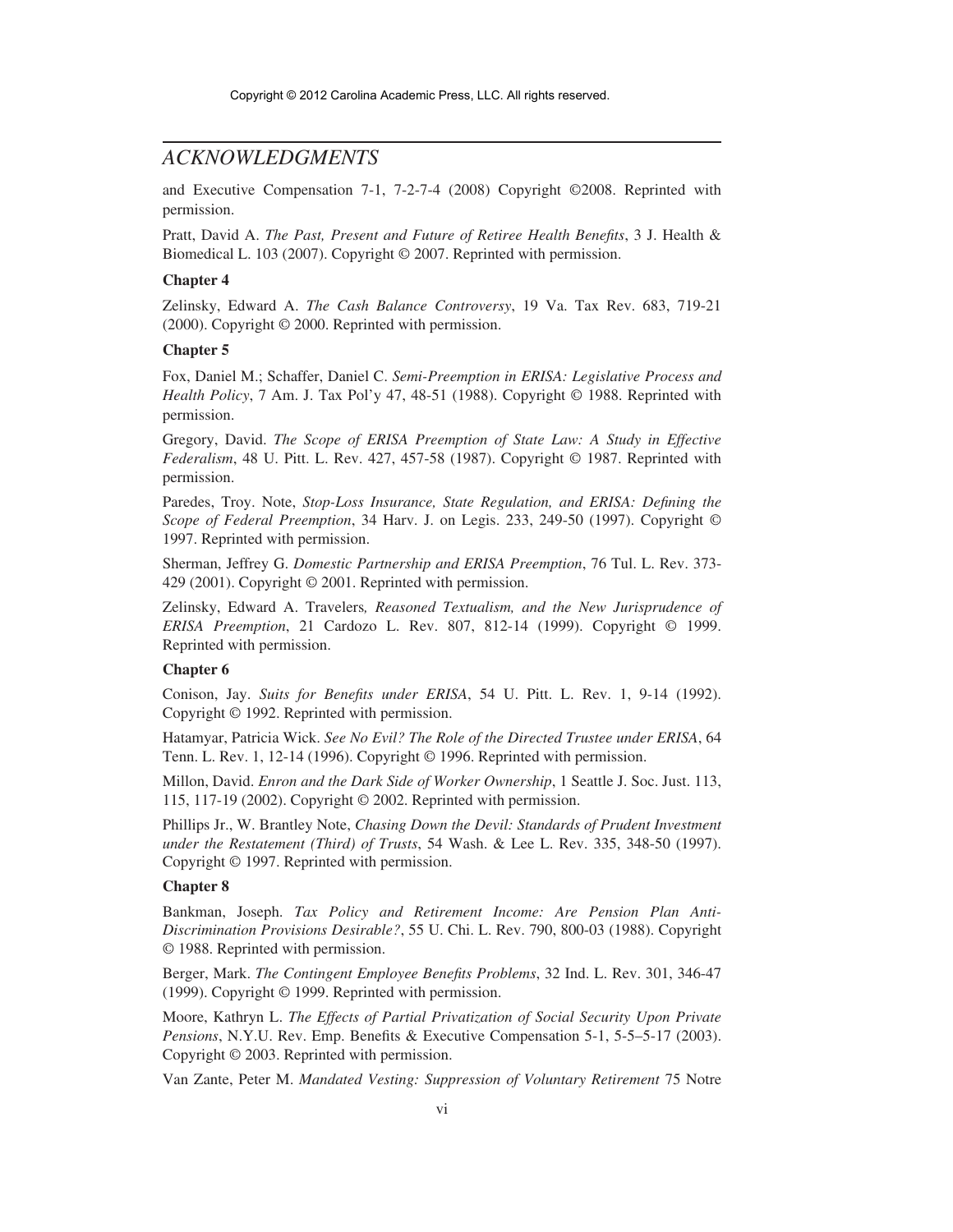### *ACKNOWLEDGMENTS*

Dame L. Rev. 125, 193n.225 (October 1999). Copyright © 1999 Notre Dame Law Review. Reprinted with permission.

#### **Chapter 9**

Stein, Norman P. *Simplification and I.R.C. § 415*, 2 Fla. Tax Rev. 69, 82 (1994). Copyright © 1994. Reprinted with permission.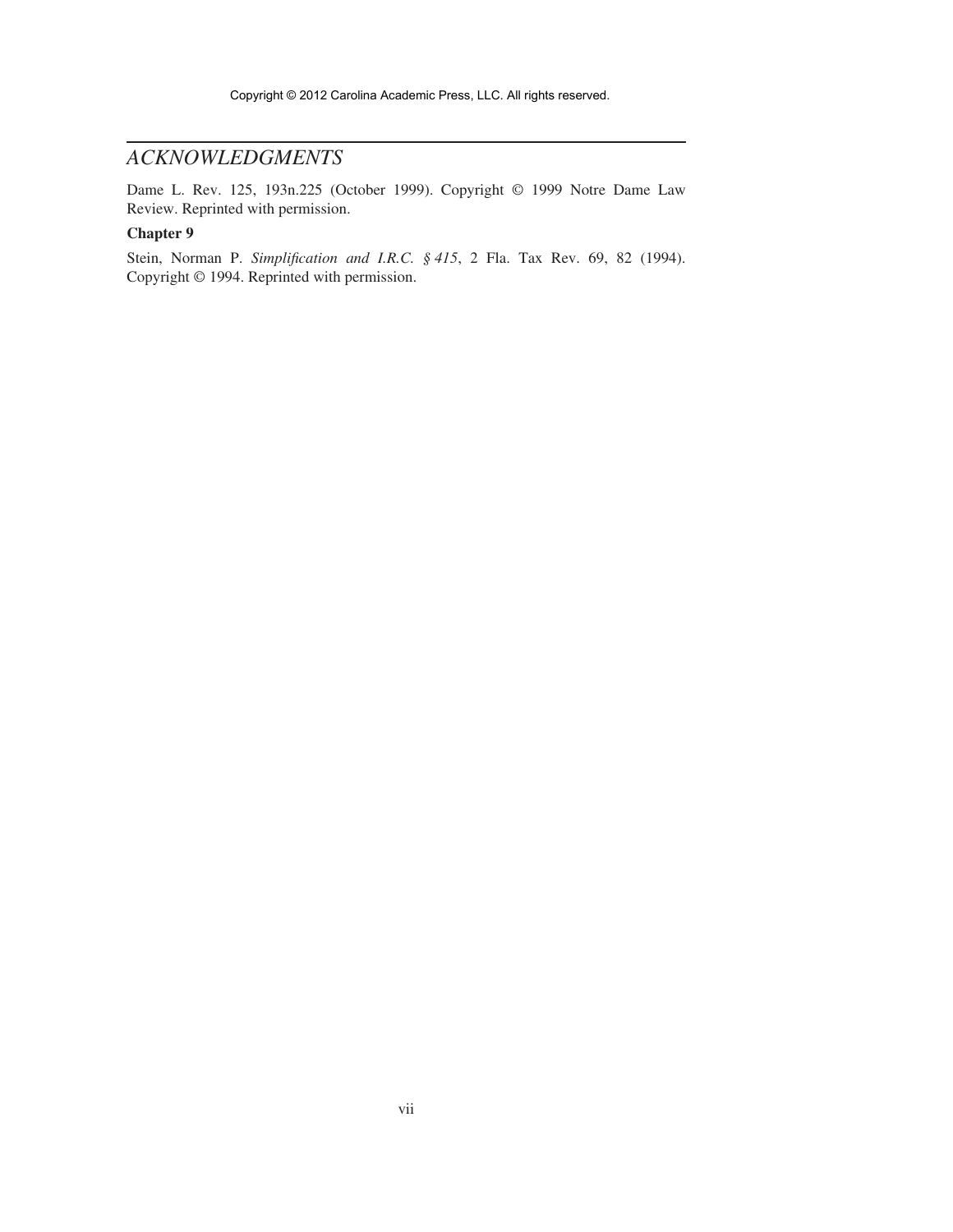Copyright © 2012 Carolina Academic Press, LLC. All rights reserved.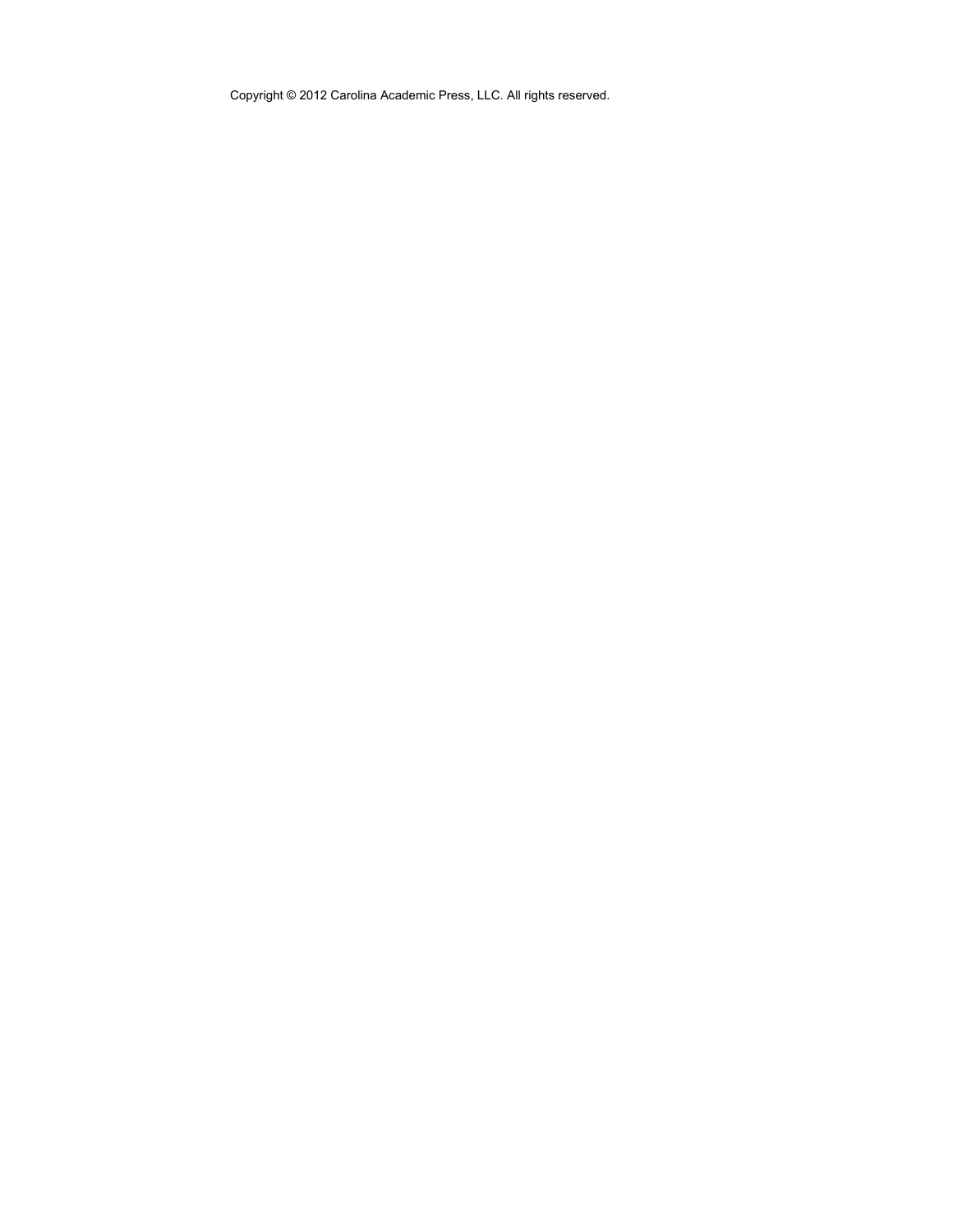| <b>Chapter 1</b>  | ORIGINS AND REASONS FOR EMPLOYEE BENEFITS                                                                                     | -1             |
|-------------------|-------------------------------------------------------------------------------------------------------------------------------|----------------|
|                   |                                                                                                                               |                |
|                   |                                                                                                                               |                |
| А.                | INTRODUCTION TO RETIREMENT BENEFITS                                                                                           | $\overline{2}$ |
| <b>B.</b>         | WHAT ARE RETIREMENT BENEFITS?                                                                                                 | 3              |
| C.                |                                                                                                                               |                |
|                   | David Gregory, The Scope of ERISA Preemption of State Law: A Study in                                                         |                |
|                   |                                                                                                                               |                |
| D.                |                                                                                                                               |                |
| Е.                | WHY DO EMPLOYERS OFFER RETIREMENT BENEFITS?                                                                                   | 6              |
| [1]               |                                                                                                                               |                |
| $\lceil 2 \rceil$ |                                                                                                                               |                |
| $\lceil 3 \rceil$ |                                                                                                                               |                |
| F.                |                                                                                                                               |                |
|                   | Peter M. Van Zante, Mandated Vesting: Suppression of Voluntary                                                                |                |
|                   |                                                                                                                               |                |
|                   |                                                                                                                               |                |
| [1]               |                                                                                                                               |                |
| $\lceil 2 \rceil$ |                                                                                                                               |                |
|                   |                                                                                                                               | 10             |
| $\lceil 3 \rceil$ | Advantage of Professional Management of Pensions                                                                              | 10             |
| [4]               | Preference for Self-Directed Retirement Accounts                                                                              | 10             |
| $\lceil 5 \rceil$ |                                                                                                                               | 11             |
| G.                | INTRODUCTION TO WELFARE BENEFITS                                                                                              | 11             |
| $[1]$             |                                                                                                                               |                |
|                   | Dayna Bowen Matthew, Controlling the Reverse Agency Costs of                                                                  |                |
|                   | Employment-Based Health Insurance: of Markets, Courts and a                                                                   |                |
|                   |                                                                                                                               | 13             |
|                   |                                                                                                                               |                |
|                   | Kathryn L. Moore, The Future of Employment-Based Health Insurance<br>After the Patient Protection and Affordable Care Act  13 |                |
|                   | 1-5 Questions and Problems                                                                                                    | 15             |
| $\lceil 2 \rceil$ |                                                                                                                               | 15             |
| Η.                | HISTORY AND PURPOSES OF ERISA                                                                                                 | 16             |
|                   | David Gregory, The Scope of ERISA Preemption of State Law: A Study in                                                         |                |
|                   |                                                                                                                               | 16             |
|                   |                                                                                                                               | 18             |
|                   | Mark J. Roe, The Modern Corporation and Private Pensions  18                                                                  |                |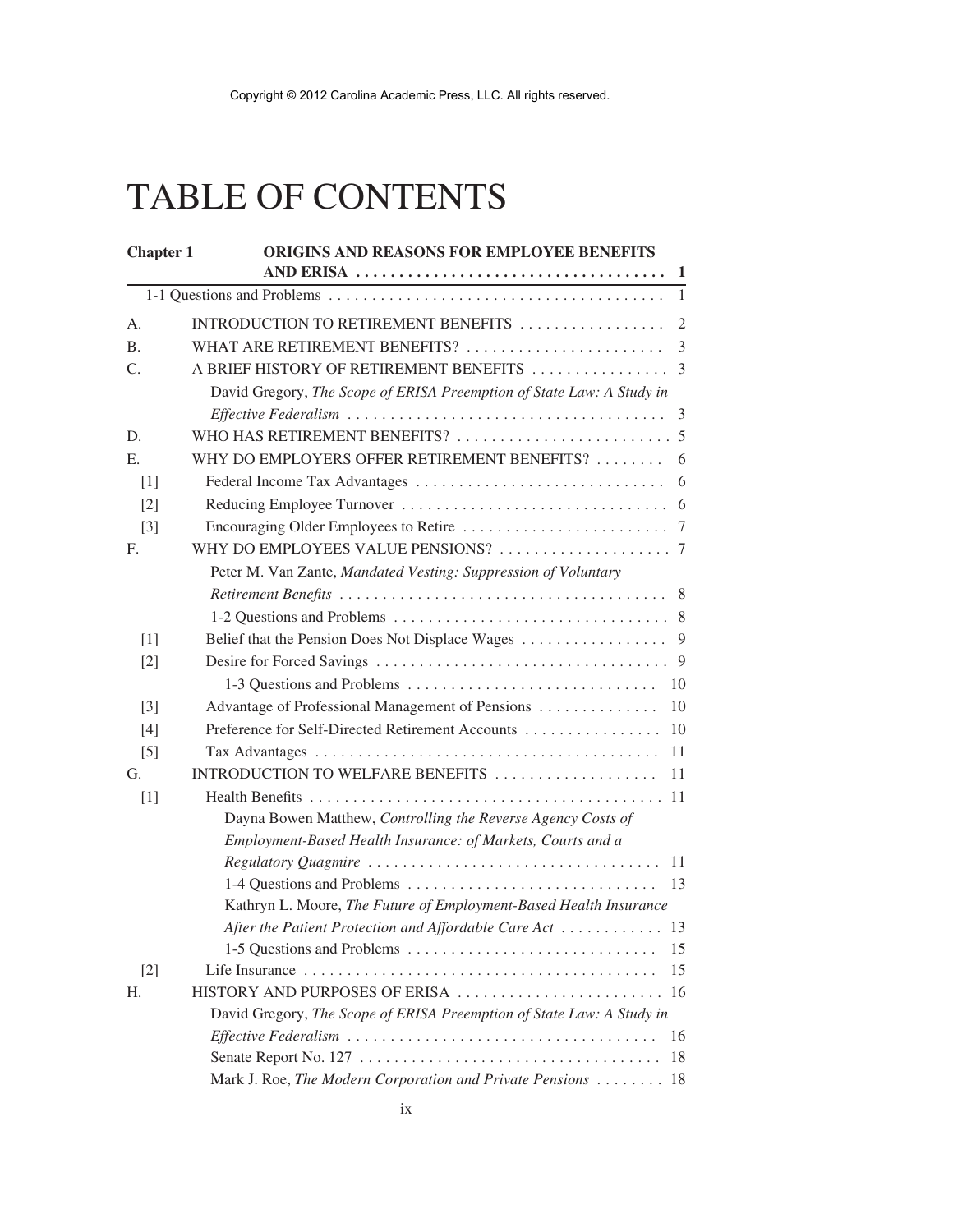| L.                |                                                                      | 19 |
|-------------------|----------------------------------------------------------------------|----|
| $[1]$             |                                                                      | 19 |
|                   | Patricia E. Dilley, Hidden in Plain View: The Pension Shield Against |    |
|                   |                                                                      |    |
| $[2]$             |                                                                      |    |
| J.                | DOES ERISA GO FAR ENOUGH?                                            | 21 |
|                   |                                                                      | 22 |
|                   |                                                                      |    |
| <b>Chapter 2</b>  |                                                                      |    |
|                   |                                                                      |    |
| А.                |                                                                      |    |
| [1]               |                                                                      | 26 |
| [a]               |                                                                      |    |
| [b]               |                                                                      |    |
| [c]               |                                                                      |    |
| [d]               |                                                                      |    |
| [e]               |                                                                      |    |
| [f]               |                                                                      |    |
| [g]               |                                                                      | 32 |
|                   | Jeffrey N. Gordon, Essay: Employees, Pensions, and the New           |    |
|                   |                                                                      |    |
| $\lceil 2 \rceil$ |                                                                      | 33 |
| [a]               |                                                                      | 33 |
| [b]               |                                                                      |    |
| [c]               |                                                                      | 35 |
| [d]               | Prevalence of Defined Contribution Plans                             | 36 |
| $[3]$             | Summary of Distinctions Between Defined Benefit and Defined          |    |
|                   |                                                                      | 36 |
|                   |                                                                      | 37 |
| [4]               | $401(k)$ Plans: Cash or Deferred Arrangements (CODAs)                | 38 |
| [a]               |                                                                      |    |
| [b]               | Reasons for Popularity of 401(k) Plans                               | 41 |
| [c]               |                                                                      | 41 |
| [d]               |                                                                      | 42 |
|                   | Susan J. Stabile, The Behavior of Defined Contribution Plan          |    |
|                   |                                                                      | 43 |
| [e]               |                                                                      | 43 |
| $[5]$             |                                                                      | 44 |
|                   | CIGNA Corporation v. Amara (Part I)                                  | 44 |
|                   | Coleman J. F. Cannon, Cashing in on Older Workers: Age               |    |
|                   | Discrimination Claims in Cash-Balance Pension Plans                  | 48 |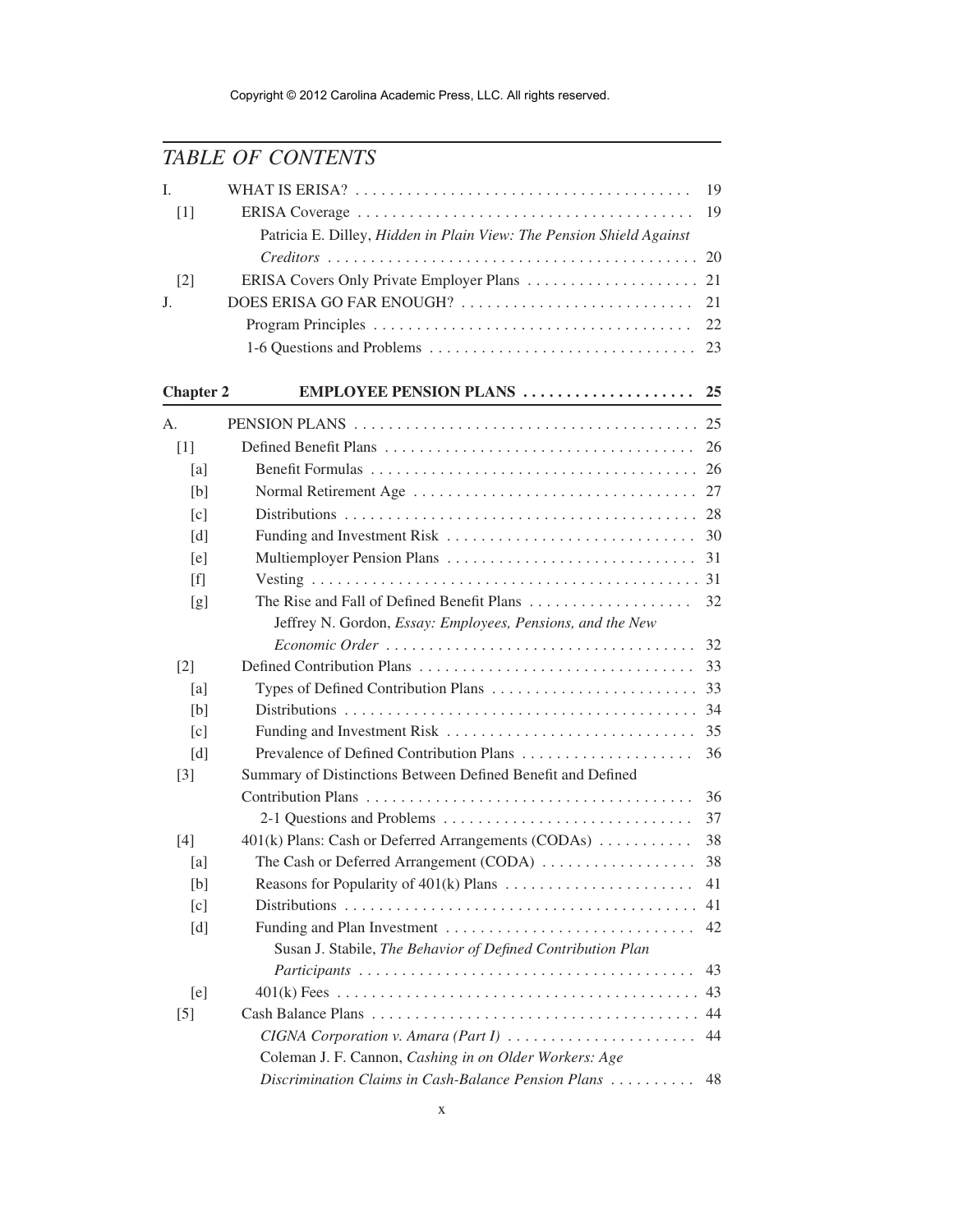|                   | Cooper v. IBM Personal Pension Plan                                                                              | 48 |
|-------------------|------------------------------------------------------------------------------------------------------------------|----|
|                   |                                                                                                                  |    |
| <b>B.</b>         |                                                                                                                  |    |
| $[1]$             |                                                                                                                  |    |
|                   | Norman P. Stein, Patricia E. Dilley, Leverage, Linkage, and Leakage:                                             |    |
|                   | Problems with the Private Pension System and How They Should                                                     |    |
|                   |                                                                                                                  |    |
| $[2]$             |                                                                                                                  |    |
|                   |                                                                                                                  | 58 |
| $\lceil 3 \rceil$ | Determination Letter Process and Correction Programs                                                             | 58 |
| $C_{\cdot}$       | THE CREATION AND OPERATION OF A PENSION PLAN                                                                     | 59 |
| [1]               |                                                                                                                  |    |
| $\lceil 2 \rceil$ |                                                                                                                  | 59 |
|                   | Frank P. Vanderploeg, Role-Playing Under ERISA: The Company as                                                   |    |
|                   | "Employer" and "Fiduciary"                                                                                       | 60 |
| D.                | WHAT IS A PENSION PLAN?                                                                                          | 61 |
|                   | Musmeci v. Schwegmann Giant Super Markets                                                                        | 61 |
|                   |                                                                                                                  | 63 |
|                   |                                                                                                                  |    |
|                   |                                                                                                                  | 65 |
| Ε.                |                                                                                                                  | 66 |
|                   | Nationwide Mutual Insurance Company v. Darden                                                                    | 66 |
|                   |                                                                                                                  |    |
|                   | IRS Guidance on Distinguishing Between Employees and Independent                                                 |    |
|                   |                                                                                                                  |    |
|                   |                                                                                                                  |    |
|                   | Kathryn L. Moore, Other Eligible Employees: Owners, Partners,                                                    |    |
|                   | Independent Contractors, Leased Employees in Federal Income Taxation                                             |    |
|                   | of Retirement Plans $\ldots \ldots \ldots \ldots \ldots \ldots \ldots \ldots \ldots \ldots \ldots \ldots \ldots$ |    |
|                   |                                                                                                                  |    |
|                   |                                                                                                                  |    |
|                   |                                                                                                                  |    |
|                   |                                                                                                                  |    |
| <b>Chapter 3</b>  |                                                                                                                  |    |
| А.                | WHAT IS A WELFARE BENEFIT PLAN?                                                                                  | 84 |
|                   |                                                                                                                  | 84 |
|                   |                                                                                                                  | 87 |
|                   |                                                                                                                  | 88 |
|                   |                                                                                                                  | 90 |
|                   |                                                                                                                  | 90 |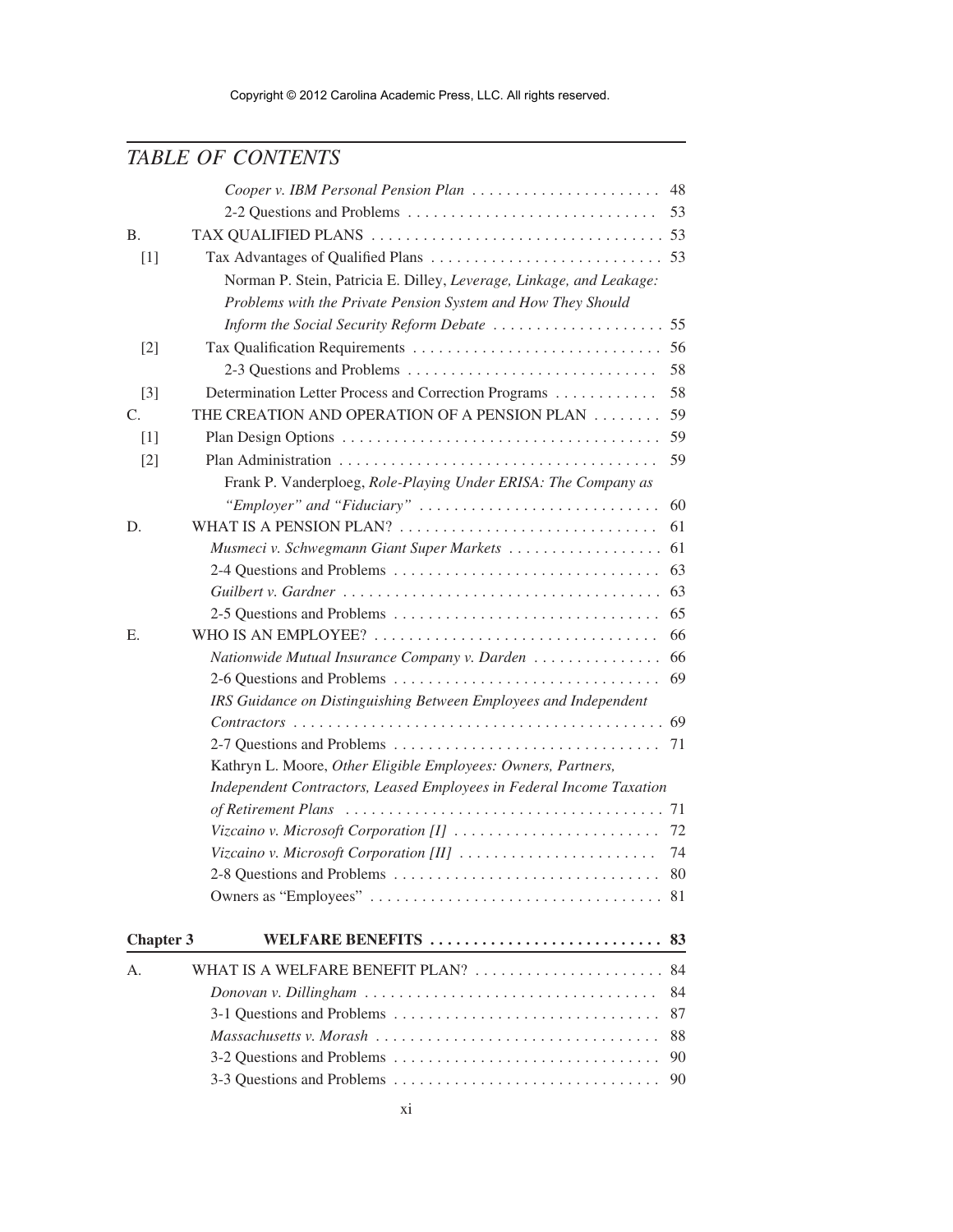|                   | Langley v. DaimlerChrysler Corporation                           | 91  |
|-------------------|------------------------------------------------------------------|-----|
|                   |                                                                  | 94  |
| <b>B.</b>         | HEALTH CARE BENEFITS                                             | 94  |
| $[1]$             | ERISA's Regulation of Health Care Benefits                       | 97  |
| [a]               | COBRA Continuation Coverage                                      | 98  |
|                   |                                                                  | 99  |
|                   |                                                                  |     |
|                   |                                                                  | 104 |
| [b]               | Limitations on Preexisting Condition Exclusions and Prohibition  |     |
|                   | Against Discrimination Based on Health Status                    | 105 |
|                   |                                                                  | 107 |
| [c]               |                                                                  | 108 |
|                   |                                                                  | 109 |
| [d]               | The Patient Protection and Affordable Care Act (Affordable Care  |     |
|                   |                                                                  | 109 |
| $[1]$             |                                                                  | 110 |
|                   |                                                                  | 111 |
| $[2]$             | Employer "Pay-or-Play" Mandate                                   | 111 |
|                   | 3-10 Questions and Problems                                      | 112 |
| $\lceil 3 \rceil$ |                                                                  | 112 |
|                   | 3-11 Questions and Problems                                      | 113 |
| $[4]$             |                                                                  | 113 |
|                   | 3-12 Questions and Problems                                      | 114 |
| $\lceil 2 \rceil$ |                                                                  | 114 |
|                   | Kathryn L. Moore, The New Retiree Health VEBAs                   | 114 |
|                   |                                                                  |     |
|                   |                                                                  |     |
|                   |                                                                  |     |
|                   |                                                                  |     |
| $[3]$             | Retiree Health Benefits and the Accounting Rules                 | 125 |
|                   |                                                                  |     |
| $[4]$             | Funding Retiree Health Benefits Through Voluntary Employees'     |     |
|                   | Beneficiary Associations (VEBAs)                                 | 126 |
|                   |                                                                  |     |
| $[5]$             | Retiree Health Benefits and the Age Discrimination in Employment |     |
|                   |                                                                  | 128 |
|                   | 3-17 Questions and Problems                                      | 128 |
| [6]               | Early Retiree Reinsurance Program                                | 128 |
| C.                | FEDERAL TAXATION OF WELFARE BENEFITS                             | 129 |
| $[1]$             | General Taxation of Welfare Benefits                             | 129 |
|                   |                                                                  |     |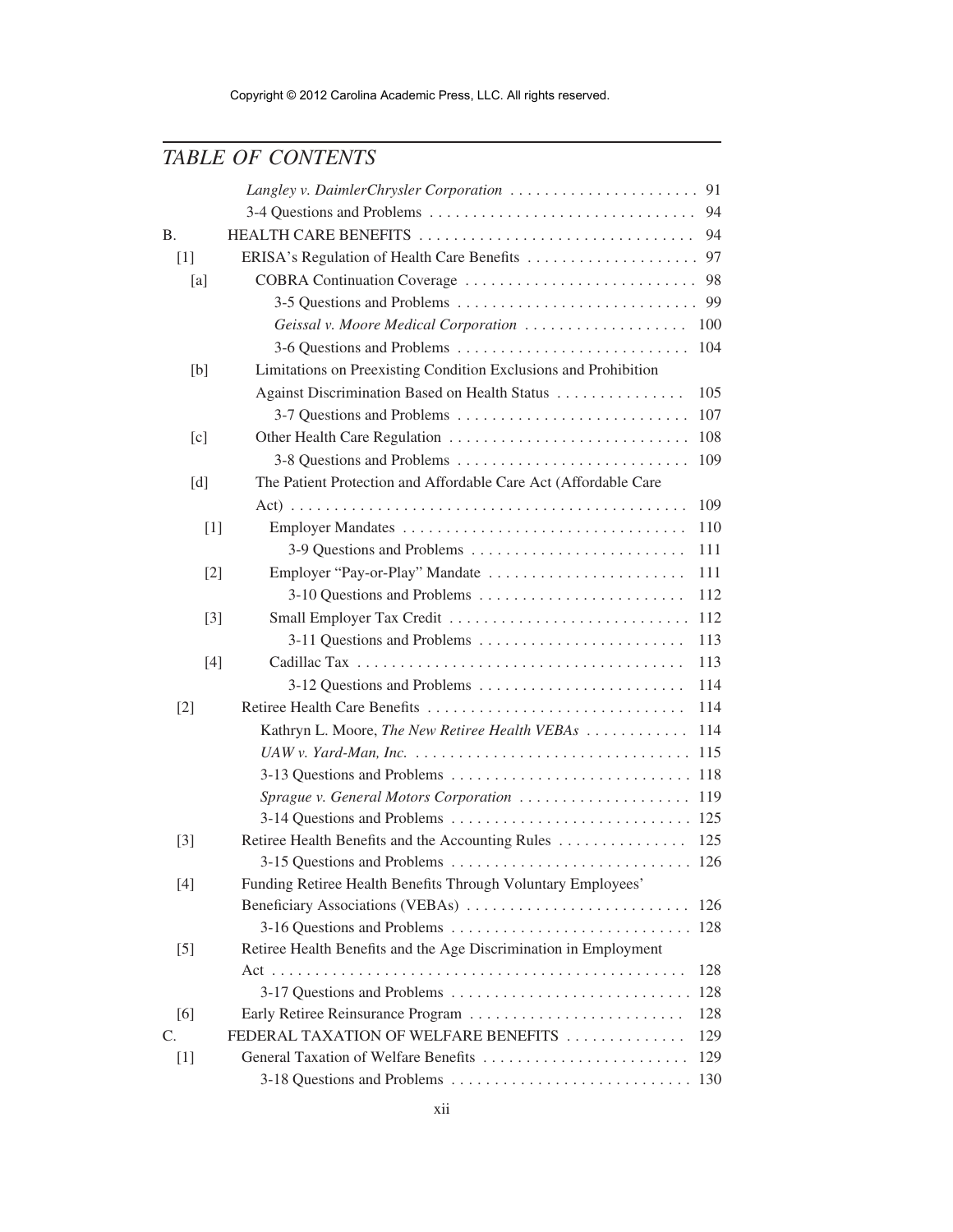| $[2]$            |                                                                      |     |
|------------------|----------------------------------------------------------------------|-----|
|                  |                                                                      |     |
| $[3]$            | Consumer-Driven Health Plans (CDHPs)                                 | 133 |
|                  |                                                                      |     |
| <b>Chapter 4</b> | <b>REGULATION OF EMPLOYEE BENEFIT PLANS</b>                          | 137 |
| А.               | REPORTING AND DISCLOSURE REQUIREMENTS                                | 137 |
| $[1]$            |                                                                      | 138 |
|                  | Simeon v. The Mount Sinai Medical Center                             | 138 |
|                  |                                                                      | 141 |
| $[2]$            | Conflict Between Terms of Plan and Summary Plan Description          | 141 |
|                  | CIGNA Corporation v. Amara (Part II)                                 | 142 |
|                  | 4-2 Questions and Problems                                           | 146 |
| <b>B.</b>        | PENSION BENEFIT SECURITY RULES                                       | 146 |
|                  |                                                                      | 147 |
| $[1]$            |                                                                      | 147 |
|                  |                                                                      | 149 |
| $[2]$            | Additional Vesting Rules for Qualified Plans                         | 150 |
| $[3]$            | Minimum Age and Service Requirements                                 | 151 |
|                  | 4-5 Questions and Problems                                           | 151 |
| $[4]$            |                                                                      | 152 |
|                  | Edward A. Zelinsky, The Cash Balance Controversy                     | 152 |
|                  |                                                                      | 155 |
| C.               |                                                                      | 156 |
|                  |                                                                      | 156 |
|                  |                                                                      | 160 |
|                  | Inter-Modal Rail Employees Association v. Atchison, Topeka and Santa |     |
|                  |                                                                      | 161 |
|                  |                                                                      | 164 |
|                  |                                                                      | 165 |
|                  |                                                                      | 170 |
| D.               | JOINT AND SURVIVOR ANNUITY AND PRERETIREMENT                         | 170 |
|                  |                                                                      | 172 |
| Ε.               | ANTI-ALIENATION RULES                                                | 173 |
|                  | 4-11 Questions and Problems                                          | 173 |
| $[1]$            | Qualified Domestic Relations Orders                                  | 173 |
|                  | 4-12 Questions and Problems                                          | 175 |
|                  | Kennedy v. Plan Administrator for Dupont Savings and Investment      |     |
|                  |                                                                      | 176 |
|                  |                                                                      |     |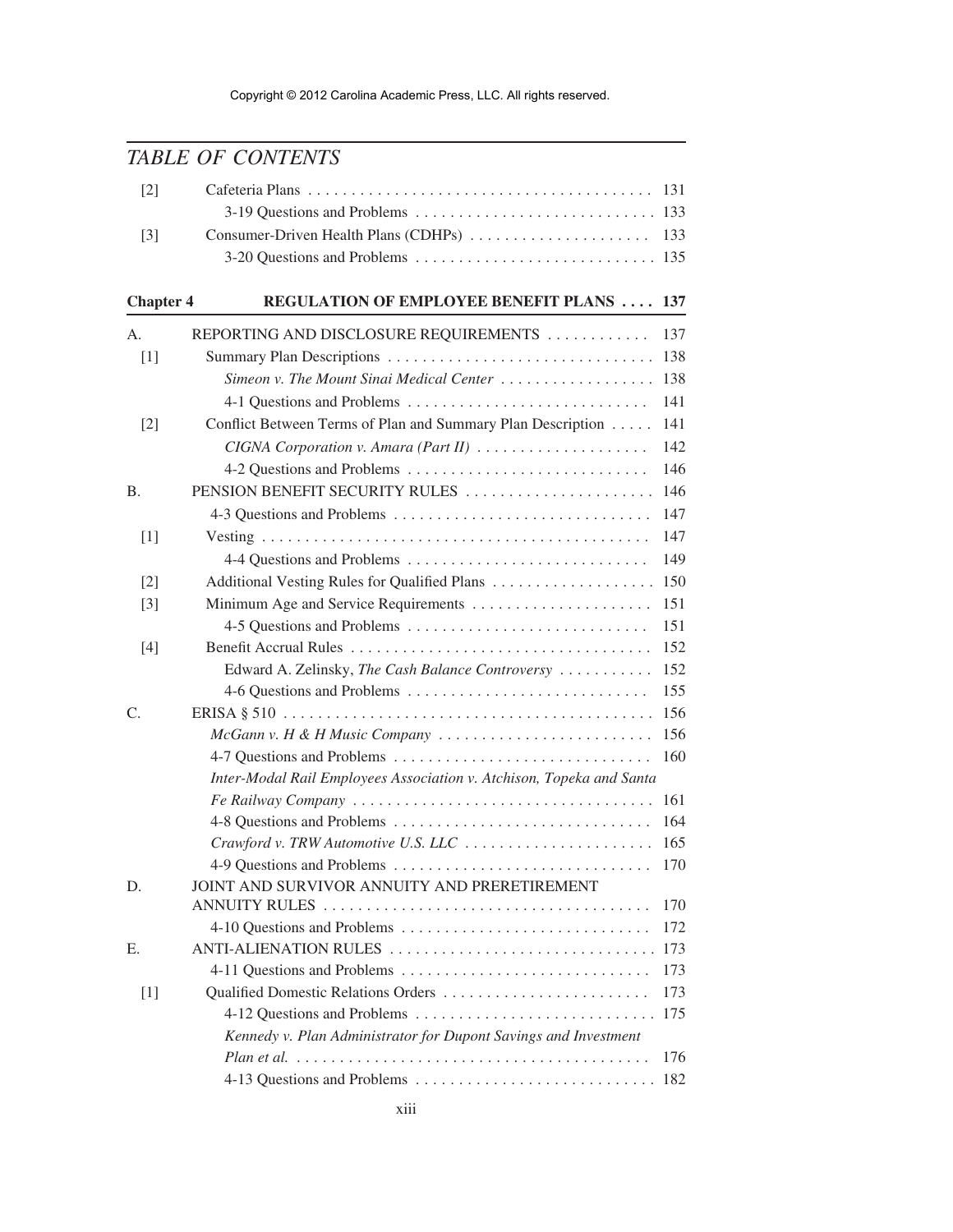| $[2]$            |                                                                                              | 183 |
|------------------|----------------------------------------------------------------------------------------------|-----|
|                  | Guidry v. Sheet Metal Workers National Pension Fund                                          | 183 |
|                  |                                                                                              | 187 |
| $[3]$            |                                                                                              |     |
|                  |                                                                                              | 187 |
|                  |                                                                                              |     |
| <b>Chapter 5</b> | PREEMPTION                                                                                   | 195 |
| А.               |                                                                                              | 195 |
|                  | Stephen F. Befort, Christopher J. Kopka, The Sounds of Silence: The                          |     |
|                  | Libertarian Ethos of ERISA Preemption $\ldots \ldots \ldots \ldots \ldots \ldots \ldots$ 195 |     |
|                  | Daniel M. Fox & Daniel C. Schaffer, Semi-Preemption in ERISA:                                |     |
|                  | Legislative Process, and Health Policy                                                       | 196 |
|                  |                                                                                              | 198 |
| В.               |                                                                                              | 198 |
|                  | Fort Halifax Packing Co. v. Coyne                                                            | 198 |
|                  |                                                                                              | 201 |
|                  |                                                                                              | 208 |
| $\mathcal{C}$ .  | THE MEANING OF "RELATE TO" IN ERISA $\S$ 514(a)                                              | 209 |
|                  | New York State Conference of Blue Cross & Blue Shield Plans v.                               |     |
|                  |                                                                                              | 210 |
|                  |                                                                                              | 214 |
| D.               | THE "SAVINGS CLAUSE"                                                                         | 216 |
|                  | Metropolitan Life Insurance Co. v. Massachusetts                                             | 216 |
|                  | Pilot Life Insurance Co. v. Dedeaux                                                          | 218 |
|                  |                                                                                              | 223 |
|                  | Kentucky Association of Health Plans, Inc. v. Miller                                         | 223 |
|                  |                                                                                              | 227 |
| Ε.               | THE "DEEMER" CLAUSE                                                                          | 228 |
|                  |                                                                                              | 229 |
|                  |                                                                                              | 230 |
|                  |                                                                                              | 233 |
| F.               | PREEMPTION PURSUANT TO $\S$ 502(A)                                                           | 233 |
|                  |                                                                                              | 234 |
|                  |                                                                                              | 236 |
|                  |                                                                                              | 236 |
|                  |                                                                                              | 240 |
| $[1]$            |                                                                                              | 241 |
|                  |                                                                                              | 244 |
|                  | Aetna Health Inc. v. Davila                                                                  | 244 |
|                  |                                                                                              |     |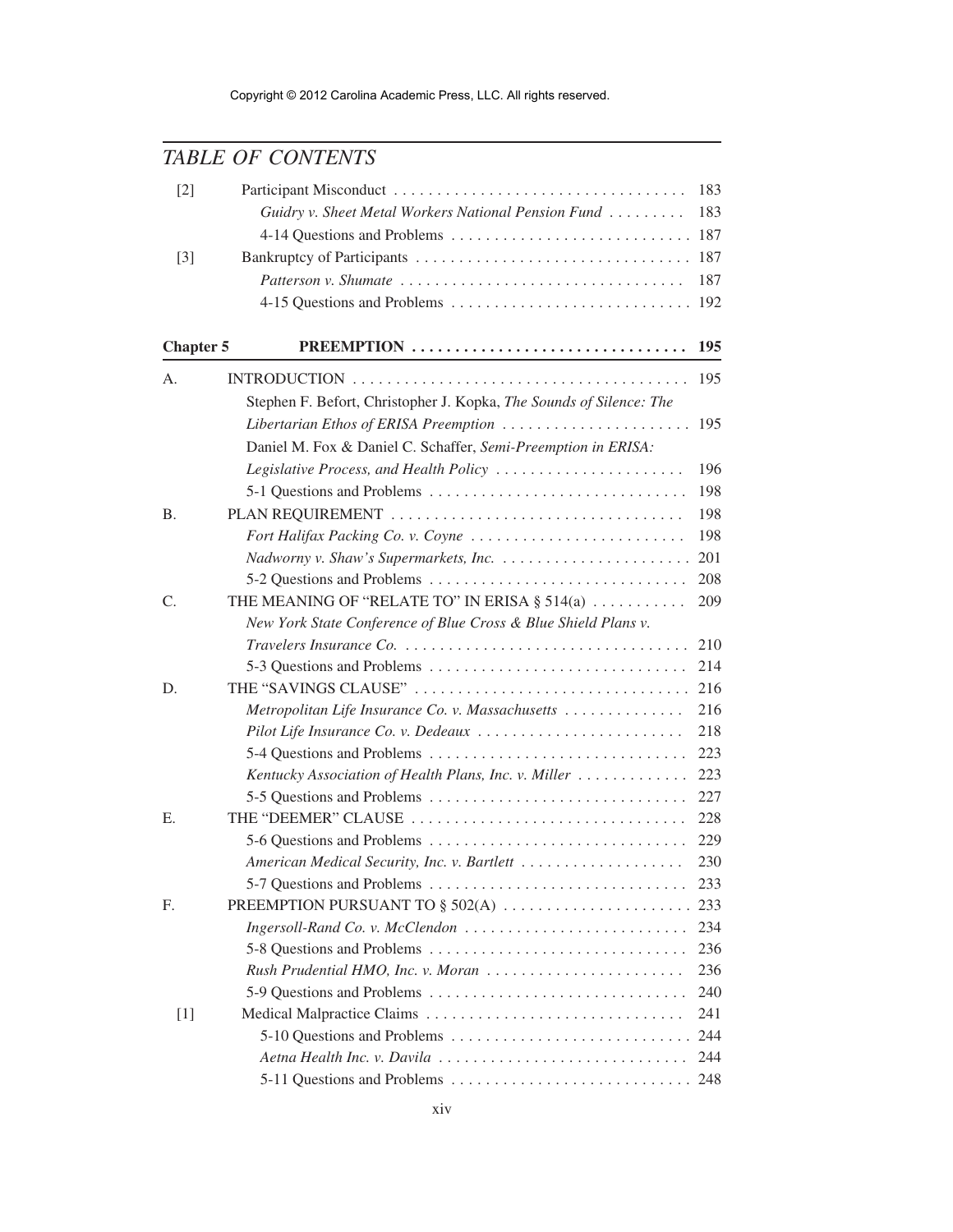| G.               | UNANTICIPATED PREEMPTION OF STATE STATUTES AND                                                           |     |
|------------------|----------------------------------------------------------------------------------------------------------|-----|
|                  |                                                                                                          | 249 |
|                  |                                                                                                          | 249 |
|                  | Unicare Life & Health Ins. Co. v. Phanor $\ldots \ldots \ldots \ldots \ldots \ldots$                     | 254 |
|                  |                                                                                                          | 256 |
| <b>Chapter 6</b> | PLAN ADMINISTRATION  259                                                                                 |     |
| А.               |                                                                                                          | 259 |
| В.               | PLAN ADMINISTRATION                                                                                      | 259 |
| $\mathcal{C}$ .  | WHO IS A PLAN FIDUCIARY?                                                                                 | 261 |
| $[1]$            |                                                                                                          | 261 |
|                  | $In Re Luna  \ldots \ldots \ldots \ldots \ldots \ldots \ldots \ldots \ldots \ldots \ldots \ldots \ldots$ | 261 |
|                  | Confer v. Custom Engineering Company                                                                     | 266 |
|                  | Kayes v. Pacific Lumber Co. $\ldots \ldots \ldots \ldots \ldots \ldots \ldots \ldots \ldots$             | 268 |
|                  |                                                                                                          | 271 |
| $[2]$            | The Employer as Both Plan Sponsor and Plan Fiduciary                                                     | 272 |
|                  | Varity Corp. v. Howe (Part 1) $\ldots \ldots \ldots \ldots \ldots \ldots \ldots \ldots$                  | 272 |
|                  |                                                                                                          | 279 |
| $[3]$            |                                                                                                          | 280 |
|                  | Board of Trustees of Bricklayers v. Wettlin Assoc.                                                       | 280 |
|                  |                                                                                                          | 284 |
|                  | Harold Ives Trucking Company v. Spradley & Coker, Inc.                                                   | 284 |
|                  |                                                                                                          | 286 |
|                  | Lampen v. Albert Trostel & Sons Employee Welfare Plan                                                    | 286 |
|                  | Samaritan Health Center v. Simplicity Health Care Plan                                                   | 288 |
|                  |                                                                                                          | 291 |
|                  | Chao v. Day $\ldots \ldots \ldots \ldots \ldots \ldots \ldots \ldots \ldots \ldots \ldots \ldots \ldots$ | 291 |
| $[4]$            |                                                                                                          | 294 |
|                  | Thomas, Head & Greisen Employees Trust v. Buster                                                         | 294 |
|                  | 6-6 Questions and Problems                                                                               | 297 |
| $[5]$            |                                                                                                          |     |
| [6]              |                                                                                                          | 298 |
|                  | In Re Worldcom, Inc. ERISA Litigation                                                                    | 299 |
| D.               | FIDUCIARY OBLIGATIONS                                                                                    | 308 |
| $[1]$            |                                                                                                          | 308 |
|                  | Jay Conison, Suits for Benefits Under ERISA                                                              | 309 |
|                  | O'Neil v. Retirement Plan for Salaried Employees of RKO                                                  |     |
|                  |                                                                                                          | 310 |
|                  |                                                                                                          | 312 |
|                  | Buse v. Vanguard Group                                                                                   | 312 |
|                  | 6-8 Questions and Problems                                                                               | 314 |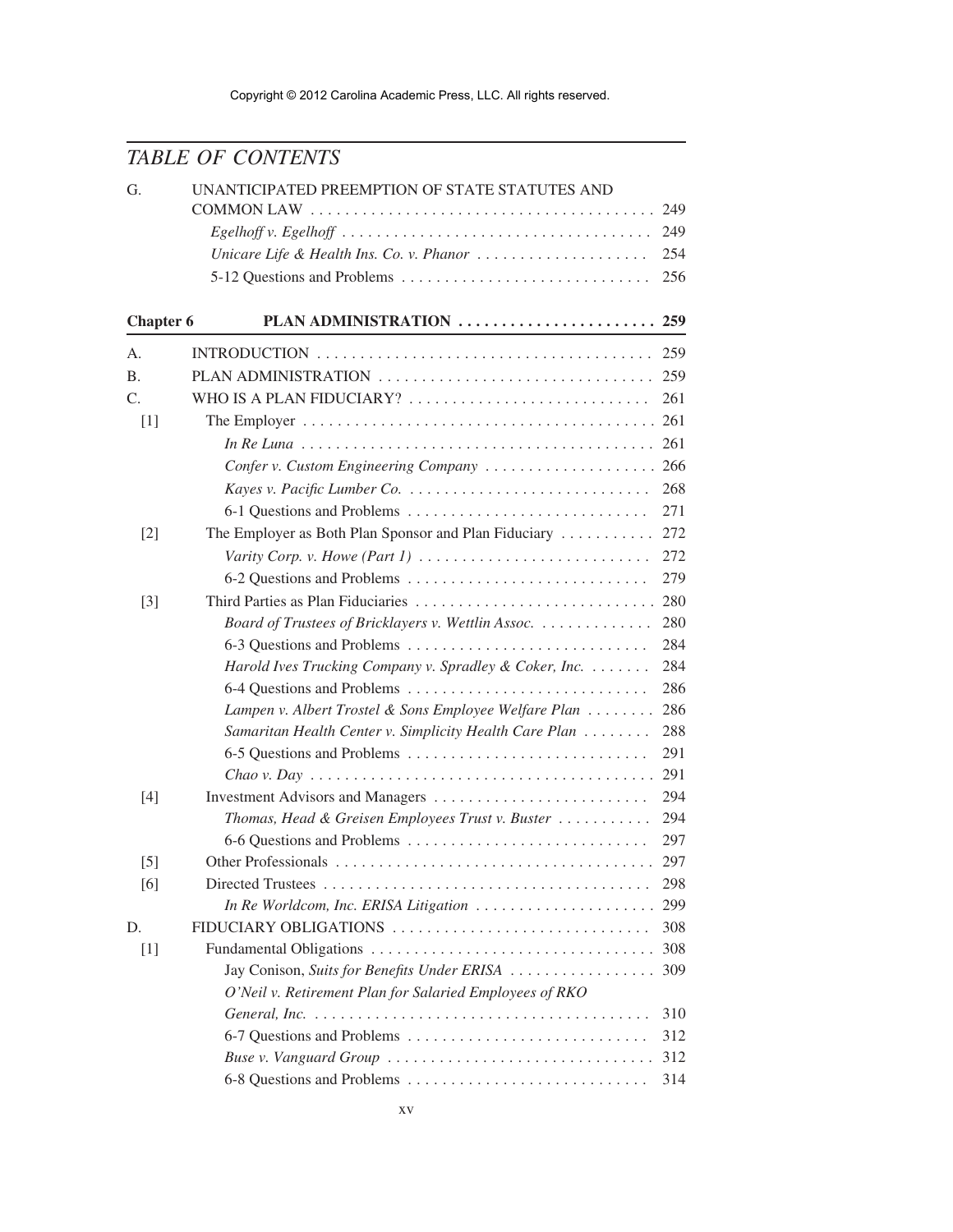| $[2]$ |                                                                                                            |     |
|-------|------------------------------------------------------------------------------------------------------------|-----|
|       |                                                                                                            |     |
|       |                                                                                                            | 318 |
| $[3]$ |                                                                                                            | 318 |
|       | Krohn v. Huron Memorial Hospital                                                                           | 318 |
|       | Pfahler v. National Latex Products Company                                                                 | 326 |
|       |                                                                                                            |     |
|       |                                                                                                            |     |
|       |                                                                                                            |     |
|       | Beach v. Commonwealth Edison Company                                                                       | 339 |
| $[4]$ |                                                                                                            | 342 |
|       |                                                                                                            | 342 |
|       |                                                                                                            |     |
| Е.    | REQUIREMENT OF WRITING AND ESTOPPEL CLAIMS                                                                 | 346 |
|       | Mello v. Sara Lee Corporation $\ldots \ldots \ldots \ldots \ldots \ldots \ldots \ldots \ldots$             | 347 |
|       |                                                                                                            | 351 |
| F.    | PROHIBITED TRANSACTIONS                                                                                    | 351 |
|       |                                                                                                            | 353 |
|       |                                                                                                            | 356 |
|       |                                                                                                            | 357 |
|       | Martin v. National Bank of Alaska                                                                          | 358 |
|       |                                                                                                            | 360 |
| G.    | INVESTMENT OF PLAN ASSETS                                                                                  | 361 |
|       | W. Brantley Phillips, Jr., Note, Chasing Down the Devil: Standards of                                      |     |
|       | Prudent Investment Under the Restatement (Third) of Trusts                                                 | 362 |
|       | $Reich v. King \ldots \ldots \ldots \ldots \ldots \ldots \ldots \ldots \ldots \ldots \ldots \ldots \ldots$ | 363 |
|       |                                                                                                            | 366 |
|       |                                                                                                            | 370 |
|       |                                                                                                            | 371 |
|       |                                                                                                            | 371 |
|       |                                                                                                            | 379 |
|       | 6-20 Questions and Problems                                                                                | 380 |
| Н.    | FIDUCIARY DUTIES ARISING IN CONNECTION WITH 401(k)                                                         |     |
|       |                                                                                                            | 380 |
| $[1]$ |                                                                                                            | 381 |
|       | Haddock v. Nationwide Financial Services, Inc.                                                             | 381 |
|       | Hecker v. Deere & Company                                                                                  | 385 |
|       | Hecker v. Deere & Company                                                                                  | 394 |
|       | Jeremy Braden v. Wal-Mart Stores, Inc.                                                                     | 397 |
|       | Tibble v. Edison International                                                                             | 401 |
| $[2]$ |                                                                                                            | 408 |
|       | Difelice v. U.S. Airways, Incorporated                                                                     | 408 |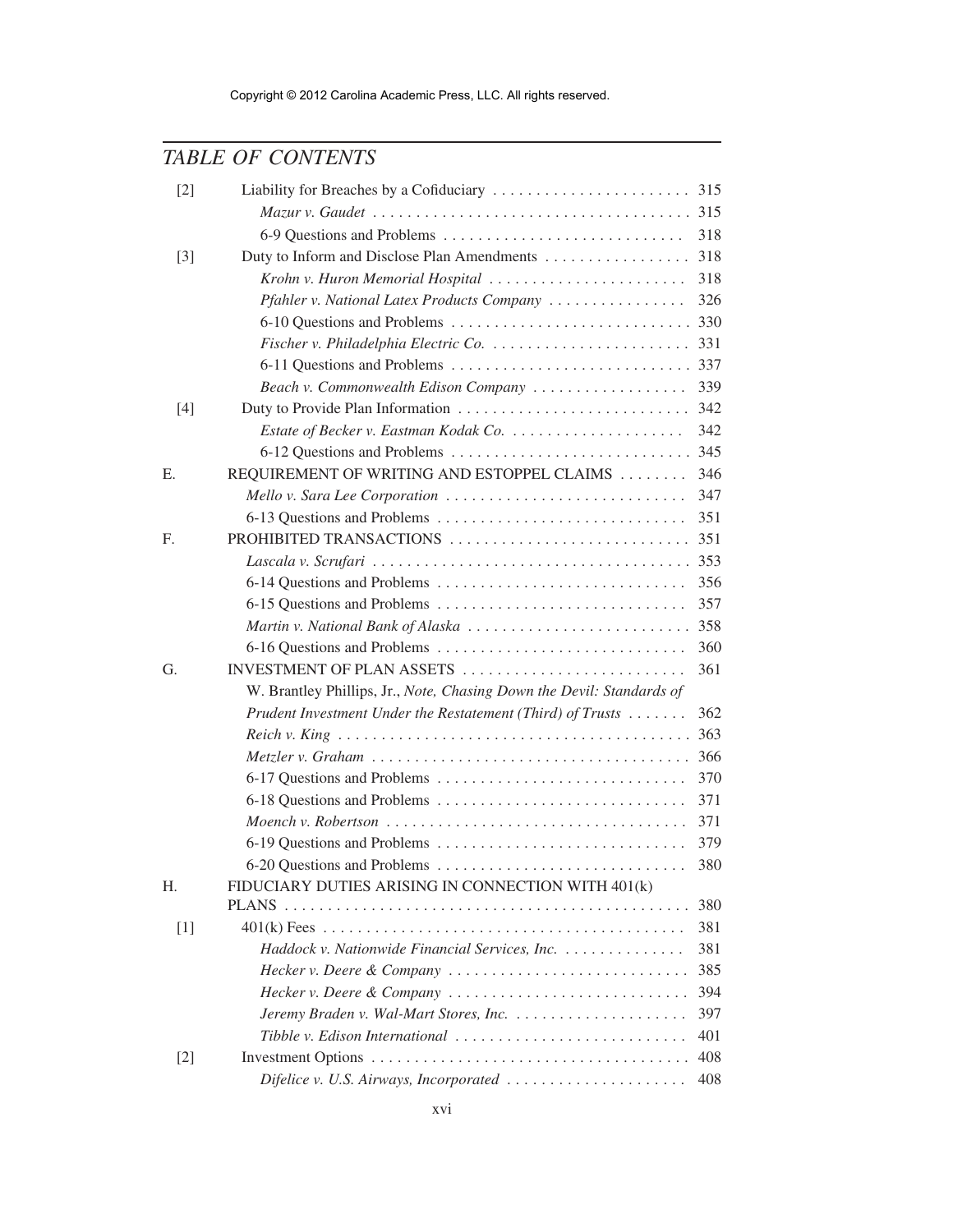| <b>Chapter 7</b>  | ENFORCEMENT ISSUES                                                                              | 415 |
|-------------------|-------------------------------------------------------------------------------------------------|-----|
| А.                |                                                                                                 | 415 |
| <b>B.</b>         |                                                                                                 | 415 |
| [1]               |                                                                                                 | 415 |
| $\lceil 2 \rceil$ |                                                                                                 | 416 |
|                   | Firestone Tire & Rubber Co. v. Bruch                                                            | 416 |
|                   | In Re Polaroid ERISA Litigation $\ldots \ldots \ldots \ldots \ldots \ldots \ldots$              | 419 |
|                   | Leuthner v. Blue Cross and Blue Shield of Northeastern                                          |     |
|                   |                                                                                                 | 422 |
|                   |                                                                                                 | 428 |
| $\lceil 3 \rceil$ |                                                                                                 | 429 |
| $[4]$             |                                                                                                 | 429 |
| $C_{\cdot}$       | FEDERAL JURISDICTION AND REMOVAL                                                                | 429 |
| $[1]$             | Complete Preemption and Removal                                                                 | 429 |
|                   | Metropolitan Life Ins. Co. v. Taylor                                                            | 430 |
|                   | Dukes v. U.S. Healthcare, Inc. $\ldots \ldots \ldots \ldots \ldots \ldots \ldots \ldots \ldots$ | 432 |
|                   |                                                                                                 | 435 |
| $\lceil 2 \rceil$ | Limited Preemption and Removal                                                                  | 435 |
|                   |                                                                                                 | 436 |
|                   | 7-3 Questions and Problems                                                                      | 441 |
| D.                | STANDARD OF REVIEW                                                                              | 441 |
| $[1]$             |                                                                                                 | 441 |
|                   |                                                                                                 | 443 |
|                   | Fitts v. Federal National Mortgage Association and Unum Life                                    |     |
|                   |                                                                                                 | 443 |
|                   |                                                                                                 | 445 |
| $[2]$             | Standard of Review of Administrators Acting Under a Conflict of                                 |     |
|                   |                                                                                                 | 447 |
|                   | Metropolitan Life Insurance Company v. Glenn  447                                               |     |
|                   | Conkright v. Frommert                                                                           | 453 |
|                   |                                                                                                 | 457 |
| Е.                |                                                                                                 | 457 |
|                   | Massachusetts Mutual Life Insurance Co. v. Russell                                              | 458 |
|                   |                                                                                                 | 462 |
|                   | Larue v. Dewolff, Boberg & Associates, Inc. $\ldots \ldots \ldots \ldots \ldots$                | 462 |
|                   |                                                                                                 | 466 |
|                   | Mertens v. Hewitt Associates                                                                    | 467 |
|                   |                                                                                                 | 471 |
|                   | Varity Corp. v. Howe (Part II) $\ldots \ldots \ldots \ldots \ldots \ldots \ldots \ldots \ldots$ | 472 |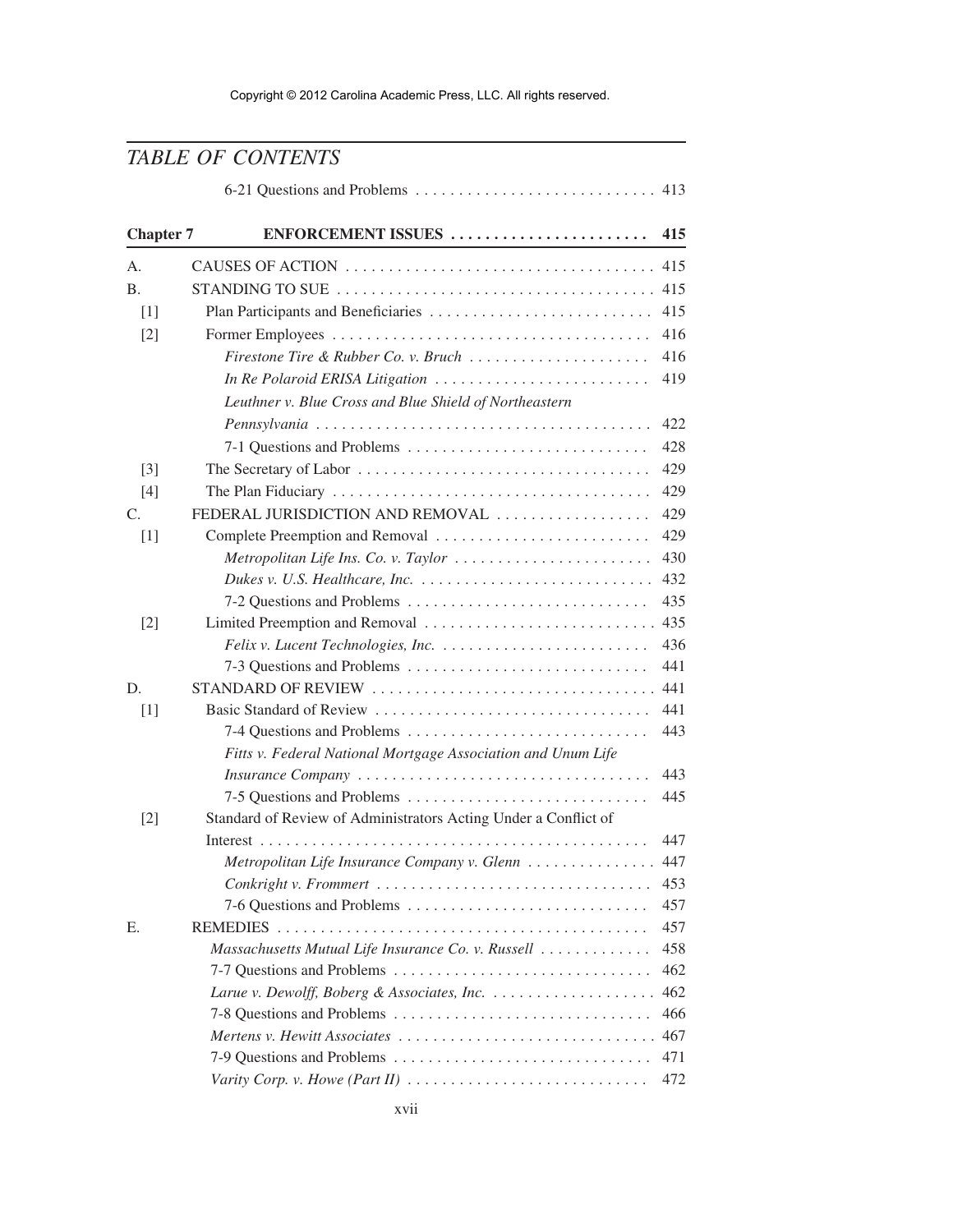|                  | 7-10 Questions and Problems                                        | 476        |
|------------------|--------------------------------------------------------------------|------------|
|                  | Great-West Life & Annuity Ins. Co. v. Knudson                      | 476        |
|                  |                                                                    | 482        |
|                  | Sereboff v. Mid Atlantic Medical Services, Inc.                    | 483        |
|                  | 7-12 Questions and Problems                                        | 486        |
|                  |                                                                    | 487        |
|                  |                                                                    | 493        |
|                  |                                                                    | 494        |
| F.               | LIABILITY OF PARTIES OTHER THAN FIDUCIARIES                        | 494        |
|                  |                                                                    | 494        |
|                  |                                                                    | 499        |
| G.               |                                                                    | 499        |
| $[1]$            |                                                                    | 500        |
|                  |                                                                    | 500        |
|                  |                                                                    |            |
|                  |                                                                    |            |
|                  |                                                                    | 506        |
|                  |                                                                    |            |
| $[2]$            |                                                                    | 509        |
|                  |                                                                    |            |
| $[3]$            |                                                                    |            |
|                  | Harrow v. Prudential Insurance Co. of America                      | 511        |
|                  |                                                                    |            |
| Н.               |                                                                    | 515        |
|                  | Hardt v. Reliance Standard Life Insurance Co. 515                  |            |
| Ι.               | RIGHT TO JURY TRIAL                                                | 520        |
| <b>Chapter 8</b> | NONDISCRIMINATION RULES  521                                       |            |
|                  |                                                                    |            |
| A.               | BRIEF HISTORY OF THE NONDISCRIMINATION RULES                       | 522        |
|                  | Joseph Bankman, Tax Policy and Retirement Income: Are Pension Plan |            |
|                  |                                                                    |            |
|                  |                                                                    | 523        |
| Β.               |                                                                    | 523        |
| $[1]$            |                                                                    |            |
| [a]              | Employers under Common Control                                     | 524        |
|                  |                                                                    | 526        |
|                  | Lloyd M. Garland v. Commissioner of Internal Revenue               | 526        |
|                  | 8-3 Questions and Problems                                         | 529<br>530 |
| [b]              |                                                                    |            |
|                  |                                                                    | 530        |
| [c]              |                                                                    |            |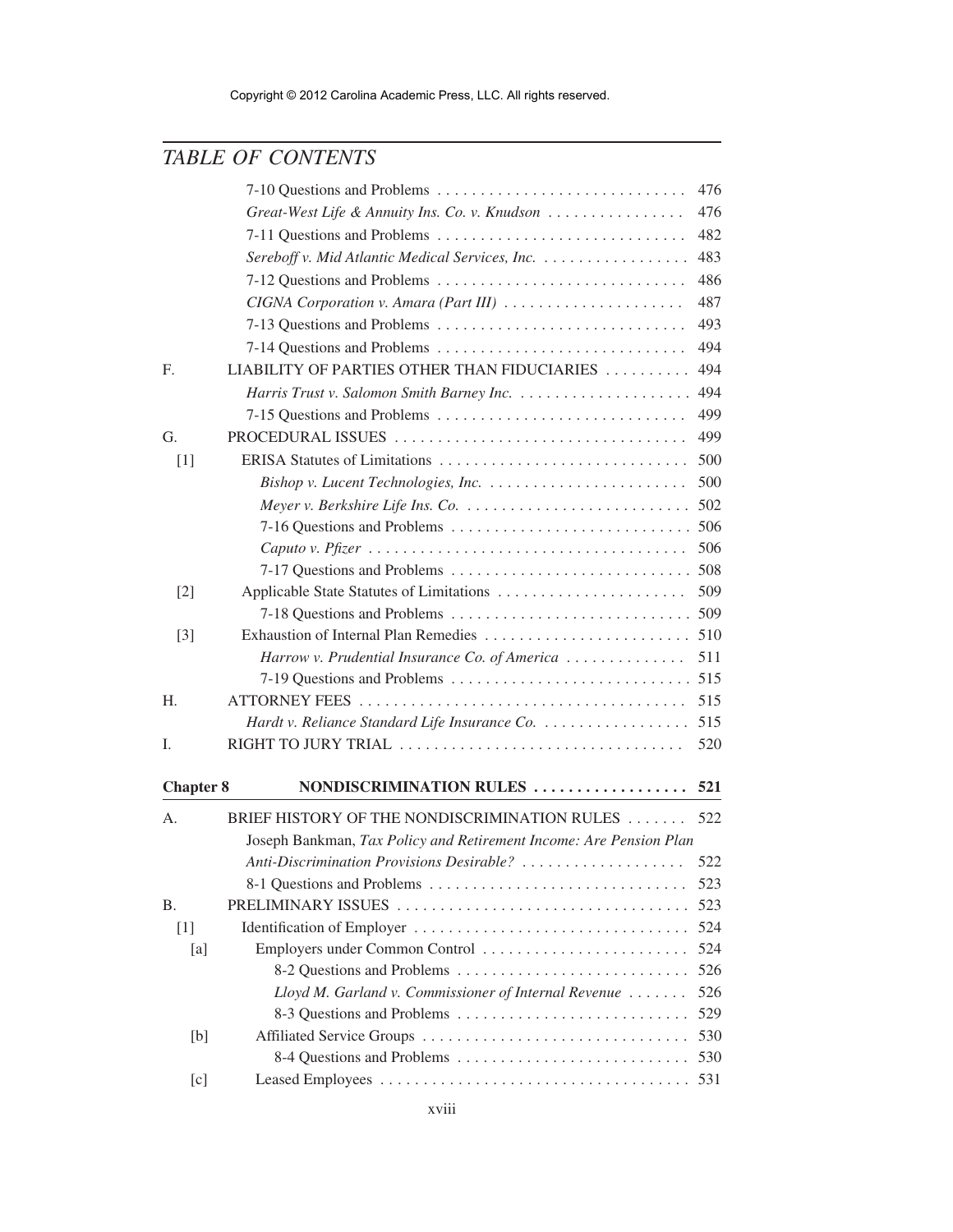|                            | 8-5 Questions and Problems                                     | 532 |
|----------------------------|----------------------------------------------------------------|-----|
|                            | Mark Berger, The Contingent Employee Benefits Problems         | 532 |
| [d]                        |                                                                | 532 |
| [e]                        | Separate Lines of Business                                     | 533 |
|                            | Peter M. Van Zante, Mandated Vesting: Suppression of Voluntary |     |
|                            |                                                                | 533 |
|                            |                                                                | 535 |
| $[2]$                      |                                                                | 536 |
|                            |                                                                | 536 |
| $[3]$                      | Aggregation/Disaggregation of Plans                            | 537 |
| C.                         | THE NONDISCRIMINATION REQUIREMENTS                             | 537 |
| $[1]$                      | Minimum Participation Requirement                              | 539 |
|                            |                                                                | 539 |
| $[2]$                      |                                                                | 539 |
|                            | 8-9 Questions and Problems                                     | 542 |
| $\lceil 3 \rceil$          | Nondiscrimination in Contributions or Benefits                 | 543 |
| [a]                        |                                                                | 544 |
| $\lceil i \rceil$          | Safe Harbors for Defined Contribution Plans                    | 544 |
| [ii]                       | General Testing of Defined Contribution Plans                  | 545 |
|                            | 8-10 Questions and Problems                                    | 548 |
| [iii]                      |                                                                | 550 |
| [iv]                       | Testing of Defined Benefit Plans                               | 550 |
| [b]                        |                                                                | 551 |
| [c]                        | Nondiscrimination in Special Circumstances                     | 551 |
|                            |                                                                | 552 |
| [d]                        |                                                                |     |
| $[1]$                      | Special IRC $\S$ 401(k)(3) Nondiscrimination Test              | 553 |
|                            | 8-12 Questions and Problems                                    | 555 |
| $\left[ \text{ii} \right]$ |                                                                | 555 |
|                            | 8-13 Questions and Problems                                    | 557 |
| [iii]                      | Methods for Correcting Excess Contributions                    | 557 |
| [a]                        |                                                                |     |
|                            |                                                                | 560 |
| [b]                        | Recharacterization of Excess Contributions                     | 560 |
| [c]                        | Employer Matching and Nonelective Contributions                | 561 |
|                            |                                                                | 561 |
| [d]                        | Permitted Disparity/Integration with Social Security  561      |     |
|                            | Kathryn L. Moore, The Effects of Partial Privatization of      |     |
|                            | Social Security Upon Private Pensions                          | 562 |
|                            | 8-16 Questions and Problems                                    | 565 |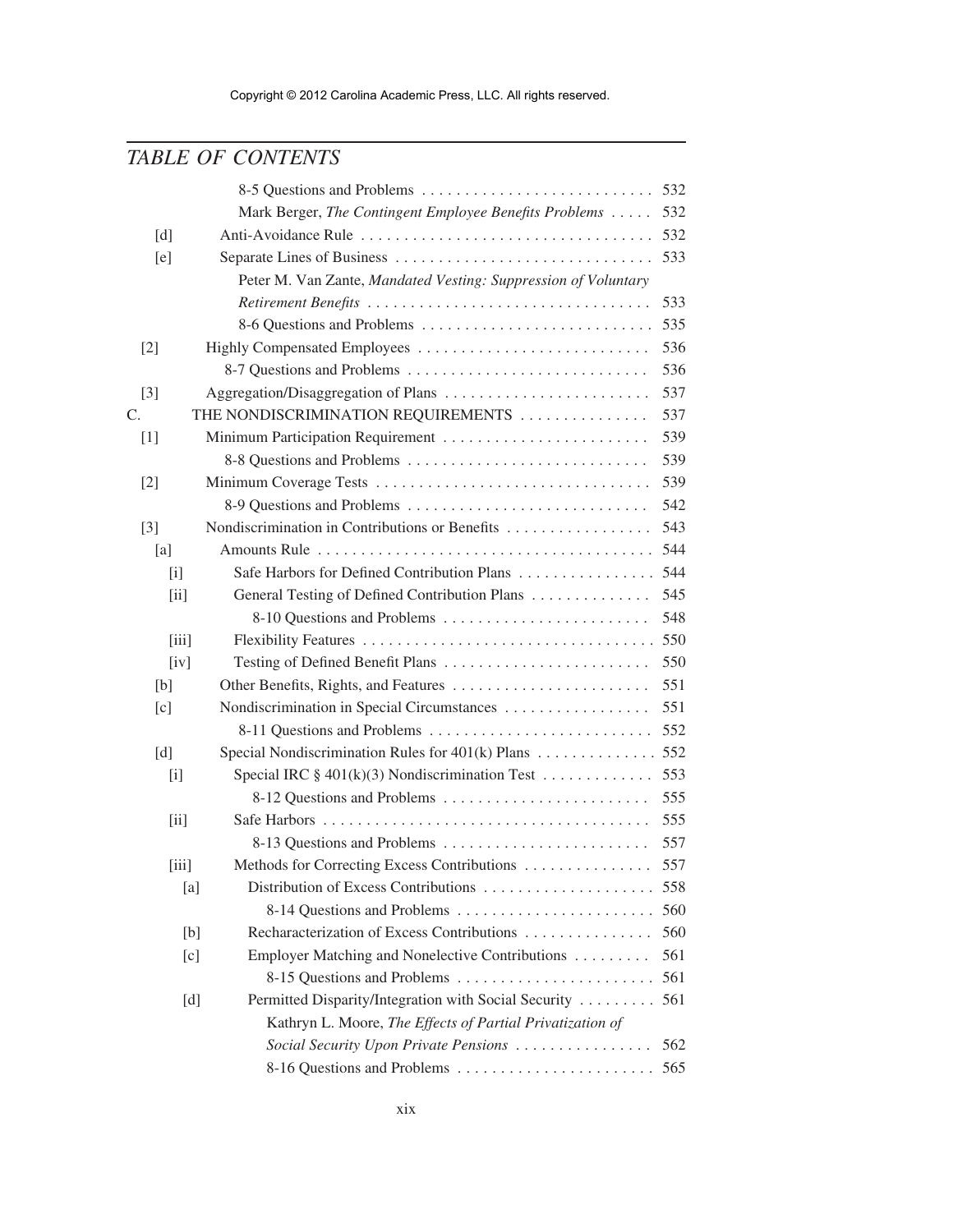Copyright © 2012 Carolina Academic Press, LLC. All rights reserved.

| <b>Chapter 9</b>  |                                                                                    |     |
|-------------------|------------------------------------------------------------------------------------|-----|
| A.                | <b>INTERNAL REVENUE CODE LIMITATIONS ON PLAN</b>                                   |     |
|                   |                                                                                    | 567 |
| $[1]$             |                                                                                    | 568 |
|                   |                                                                                    | 568 |
| $\lceil 2 \rceil$ | Limitations on Contributions and Benefits                                          | 568 |
| [a]               | Limitations on Contributions                                                       | 568 |
|                   | 9-2 Questions and Problems                                                         | 569 |
| [b]               | Limitations on Benefits                                                            | 569 |
|                   | 9-3 Questions and Problems $\dots \dots \dots \dots \dots \dots \dots \dots \dots$ | 570 |
| [c]               |                                                                                    |     |
|                   | Norman P. Stein, Simplification and IRC § 415                                      | 570 |
|                   | 9-4 Questions and Problems                                                         | 570 |
| $\lceil 3 \rceil$ |                                                                                    | 571 |
| [a]               |                                                                                    | 571 |
|                   |                                                                                    | 571 |
| [b]               | Treatment of Excess Deferrals                                                      | 571 |
|                   | 9-6 Questions and Problems                                                         | 572 |
| $[4]$             |                                                                                    | 573 |
|                   |                                                                                    | 573 |
| $\lceil 5 \rceil$ |                                                                                    | 574 |
|                   | 9-8 Questions and Problems                                                         | 575 |
| [a]               | Limitations on Defined Contribution Plans                                          | 575 |
|                   | 9-9 Questions and Problems                                                         | 576 |
| [b]               | Limitations on Deductible Contributions to Defined Benefit Plans                   | 576 |
| [c]               | Limitations on Combined Plans                                                      | 577 |
| [d]               | Penalties for Excess Contributions and Deductions                                  | 577 |
|                   | 9-10 Questions and Problems                                                        | 578 |
| <b>B.</b>         |                                                                                    | 579 |
| [1]               | Basic Methods of Funding of Defined Benefit Plans                                  | 579 |
| [2]               |                                                                                    | 580 |
|                   |                                                                                    |     |
| $[3]$             | Minimum Required Contributions                                                     | 581 |
|                   |                                                                                    | 582 |
| $[4]$             | At-Risk Plans and Limitations on Certain Benefits                                  | 583 |
|                   |                                                                                    | 583 |
| $[5]$             |                                                                                    | 584 |
|                   |                                                                                    | 584 |
| C.                | PLAN DISTRIBUTIONS                                                                 | 584 |
| $[1]$             |                                                                                    |     |
|                   |                                                                                    |     |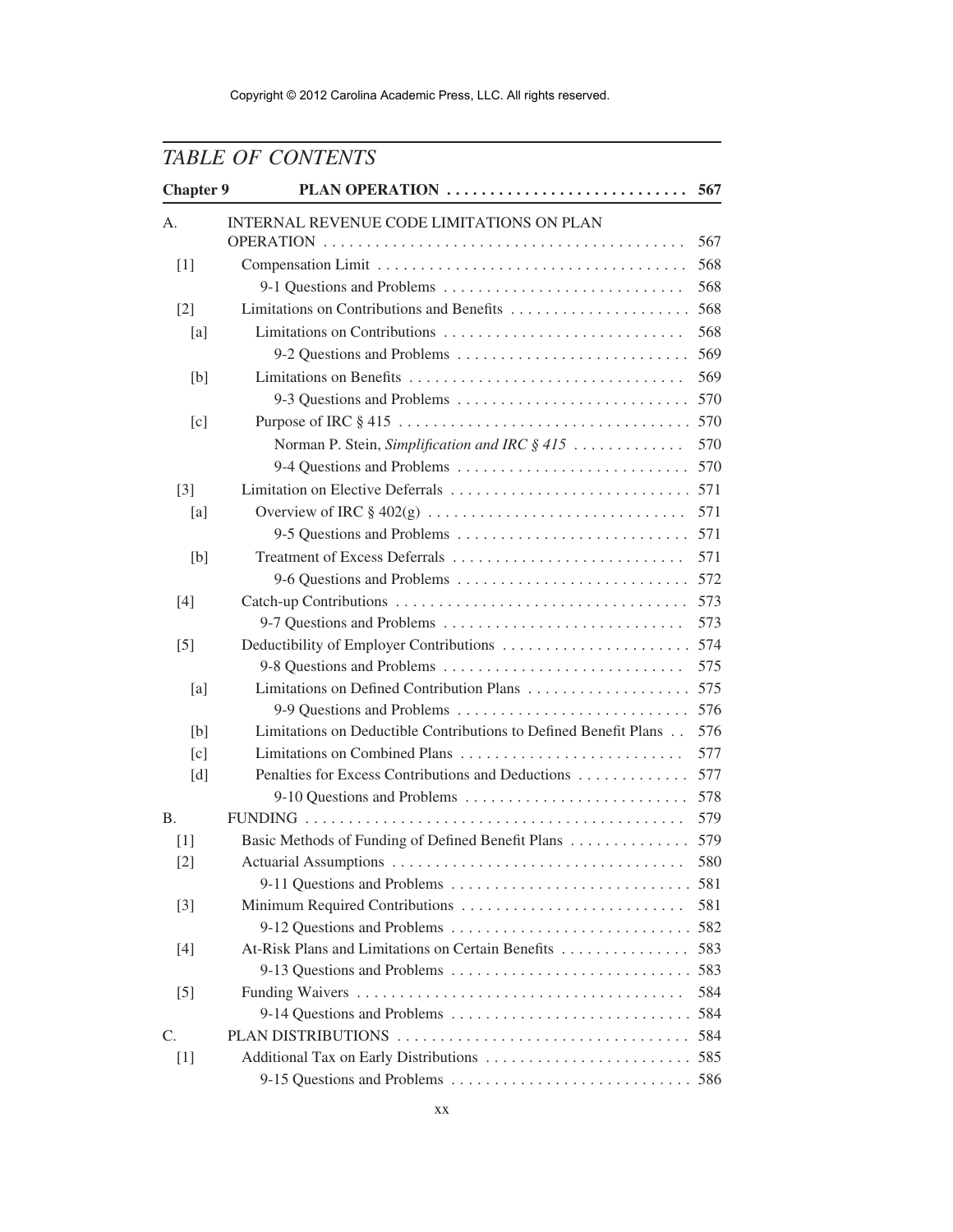| $\lceil 2 \rceil$ |                                                                                               | 587 |
|-------------------|-----------------------------------------------------------------------------------------------|-----|
|                   |                                                                                               |     |
| $[3]$             | Rollovers and Individual Retirement Accounts (IRAs)                                           | 590 |
| [a]               |                                                                                               | 590 |
|                   |                                                                                               | 592 |
| [b]               |                                                                                               | 593 |
|                   |                                                                                               | 595 |
| $[4]$             |                                                                                               | 595 |
|                   | 9-19 Questions and Problems $\dots \dots \dots \dots \dots \dots \dots \dots \dots \dots$ 596 |     |
|                   |                                                                                               |     |
| $[5]$             |                                                                                               |     |
|                   |                                                                                               |     |
| <b>Chapter 10</b> | PLAN AMENDMENT AND TERMINATION                                                                | 601 |
| А.                |                                                                                               |     |
| [1]               |                                                                                               | 602 |
|                   | Central Laborers' Pension Fund v. Heinz                                                       | 602 |
|                   |                                                                                               |     |
|                   |                                                                                               | 605 |
|                   |                                                                                               |     |
| $[2]$             | Plan Amendments and Welfare Benefit Plans                                                     | 609 |
|                   |                                                                                               |     |
| $[3]$             |                                                                                               |     |
|                   |                                                                                               |     |
|                   |                                                                                               |     |
| Β.                |                                                                                               |     |
| $[1]$             |                                                                                               |     |
|                   | Administrative Committee of the Sea Ray Employee's Stock                                      |     |
|                   | Ownership and Profit Sharing Plan v. Robinson                                                 | 616 |
|                   | Matz v. Household International Tax Reduction Investment Plan 621                             |     |
|                   |                                                                                               |     |
| $[2]$             | Pension Benefit Guaranty Corporation                                                          | 626 |
| [a]               | Distribution of Assets Upon the Termination of Single-Employer                                |     |
|                   |                                                                                               | 627 |
| [b]               | Types of Plan Terminations $\dots \dots \dots \dots \dots \dots \dots \dots \dots \dots$      | 627 |
|                   |                                                                                               | 629 |
| $[3]$             |                                                                                               | 630 |
|                   |                                                                                               |     |
| $[4]$             | Insolvency of Annuity Provider                                                                | 631 |
|                   | 10-8 Questions and Problems                                                                   | 632 |
| $[5]$             | Restoration of Underfunded Plans                                                              | 632 |